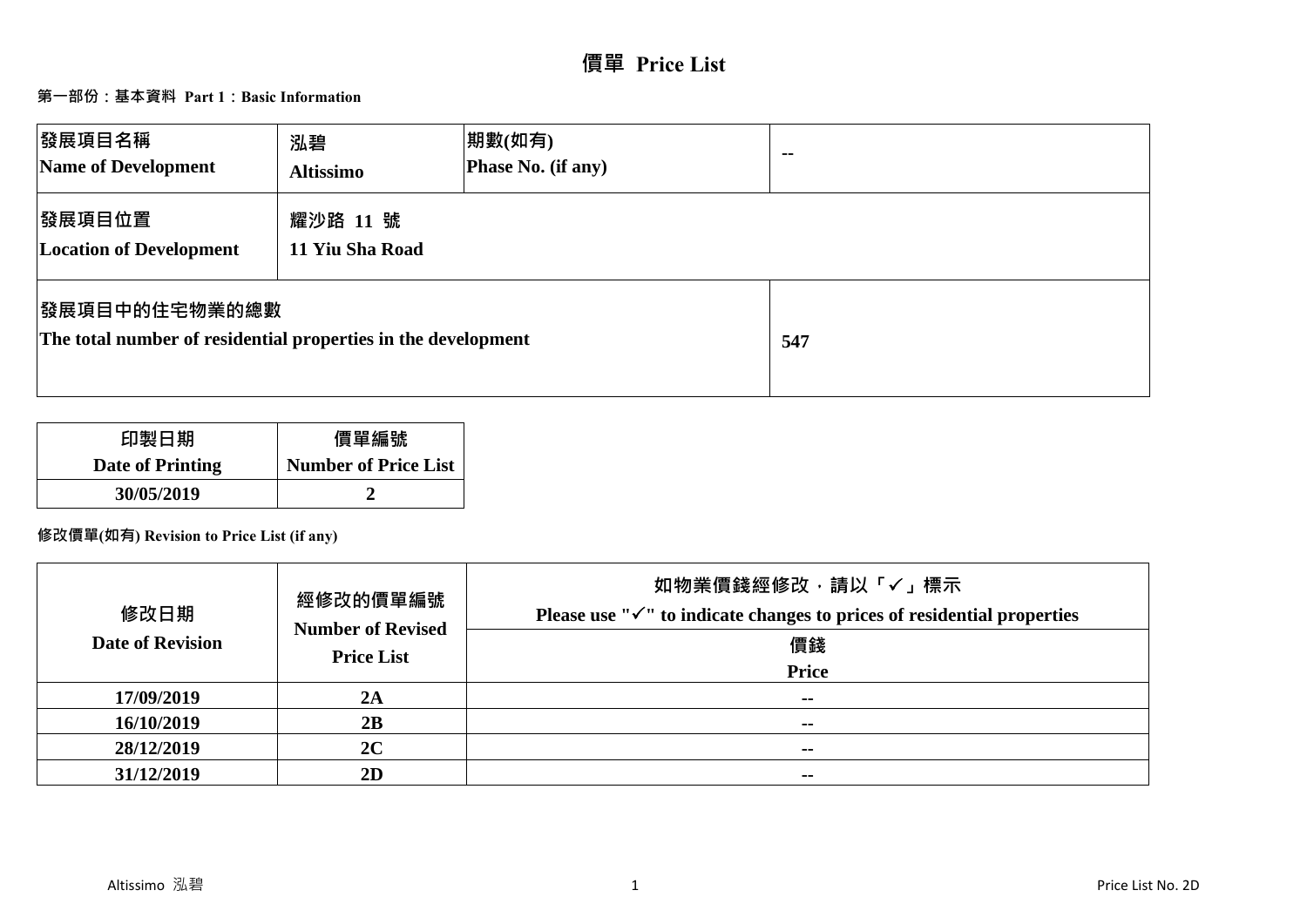# 第二部份:面積及售價資料 Part 2: Information on Area and Price

|                           | 物業的描述<br>Description of<br><b>Residential Property</b> |             | 實用面積<br>(包括露台, 工作平台及陽台 如有)<br>平方米(平方呎)                                                                | 售價(元)      | 實用面積<br>每平方米/呎售價<br>元·每平方米                                                     |                                            |                     |    | 其他指明項目的面積(不計算入實用面積)      | 平方米(平方呎)<br>sq. metre (sq. ft.) |                         |            | Area of other specified items (Not included in the Saleable Area) |               |            |
|---------------------------|--------------------------------------------------------|-------------|-------------------------------------------------------------------------------------------------------|------------|--------------------------------------------------------------------------------|--------------------------------------------|---------------------|----|--------------------------|---------------------------------|-------------------------|------------|-------------------------------------------------------------------|---------------|------------|
| 大廈<br>名稱<br>Block<br>Name | 樓層<br>Floor                                            | 單位<br>Unit  | Saleable Area<br>(including balcony, utility platform and<br>verandah, if any)<br>sq. metre (sq. ft.) | Price (\$) | (元·每平方呎)<br>Unit Rate of Saleable Area<br>\$ per sq. metre<br>$$$ per sq. ft.) | 空調機房<br>Air-<br>Conditioning<br>plant room | 窗台<br>Bay<br>window | 閣樓 | 平台<br>Cockloft Flat roof | 花園<br>Garden                    | 停車位<br>Parking<br>space | 天台<br>Roof | 梯屋<br>Stairhood                                                   | 前庭<br>Terrace | 庭院<br>Yard |
| T1                        |                                                        | D           | 48.293 (520)<br>露台 Balcony: 2.000 (22);<br>工作平台 Utility Platform: 1.500 (16)                          | 9,629,000  | 199, 387 (18,517)                                                              |                                            |                     |    |                          |                                 |                         |            |                                                                   |               |            |
| T1                        |                                                        | ${\bf E}$   | 46.810 (504)<br>露台 Balcony: 2.000 (22);<br>工作平台 Utility Platform: $0.000(0)$                          | 9,800,000  | 209,357 (19,444)                                                               |                                            |                     |    |                          |                                 |                         |            |                                                                   |               |            |
| T1                        | $\overline{2}$                                         | $\mathbf D$ | 48.293 (520)<br>露台 Balcony: 2.000 (22);<br>工作平台 Utility Platform: 1.500 (16)                          | 9,648,000  | 199,781 (18,554)                                                               |                                            |                     |    |                          |                                 |                         |            |                                                                   |               |            |
| T1                        | 2                                                      | E           | 46.810 (504)<br>露台 Balcony: 2.000 (22);<br>工作平台 Utility Platform: 0.000 (0)                           | 9,820,000  | 209,784 (19,484)                                                               |                                            |                     |    |                          |                                 |                         |            |                                                                   |               |            |
| T1                        | 3                                                      | D           | 48.293 (520)<br>露台 Balcony: 2.000 (22);<br>工作平台 Utility Platform: $1.500(16)$                         | 9,686,000  | 200,567 (18,627)                                                               |                                            |                     |    |                          |                                 |                         |            |                                                                   |               |            |
| T1                        | 3                                                      | Ε           | 46.810 (504)<br>露台 Balcony: 2.000 (22);<br>工作平台 Utility Platform: $0.000(0)$                          | 9,839,000  | 210,190 (19,522)                                                               |                                            |                     |    |                          |                                 |                         |            |                                                                   |               |            |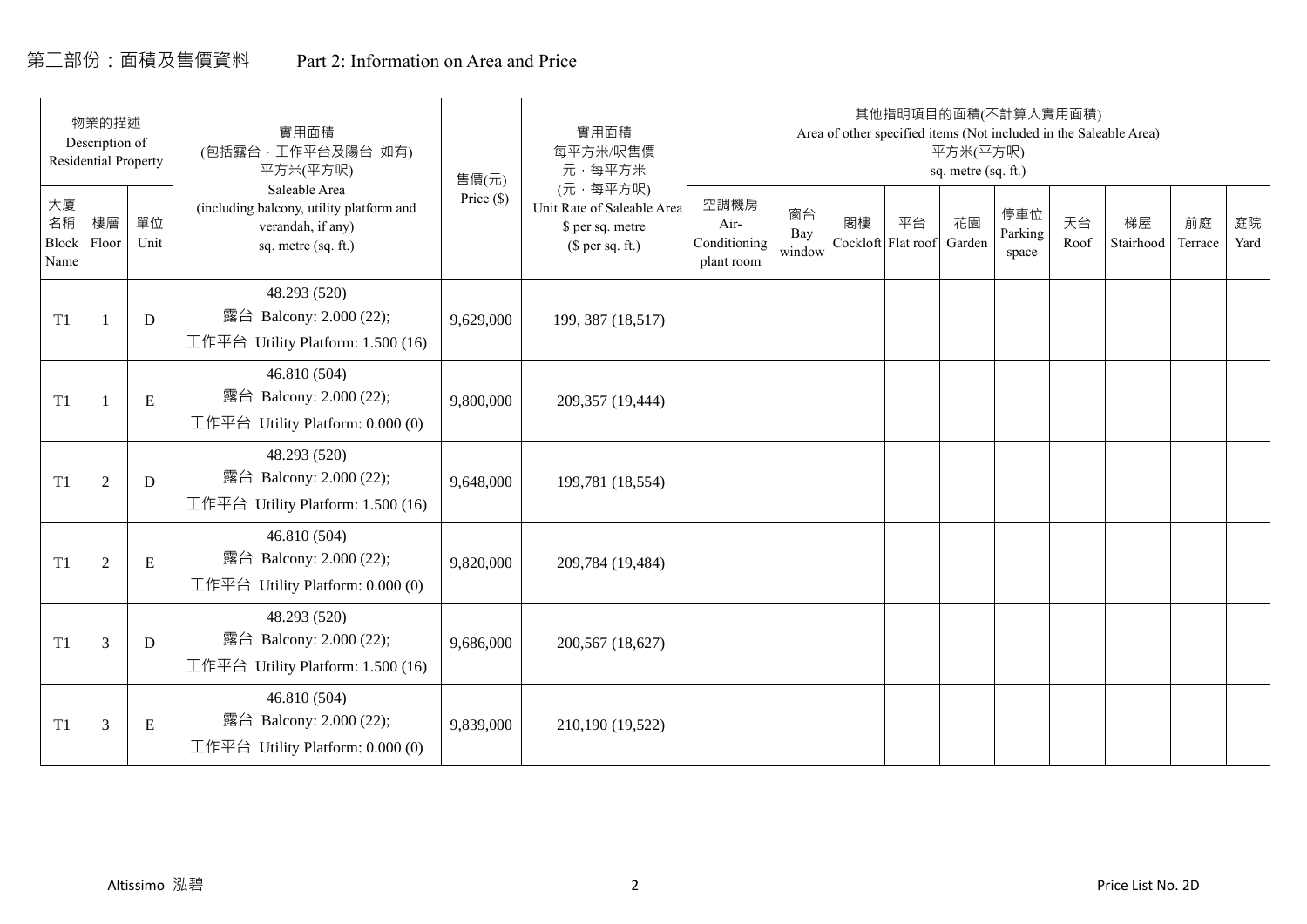|                           | 物業的描述<br>Description of<br><b>Residential Property</b> |            | 實用面積<br>(包括露台,工作平台及陽台 如有)<br>平方米(平方呎)                                                                 | 售價(元)        | 實用面積<br>每平方米/呎售價<br>元·每平方米                                                     |                                            |                     |    | 其他指明項目的面積(不計算入實用面積)      | 平方米(平方呎)<br>sq. metre (sq. ft.) |                         |            | Area of other specified items (Not included in the Saleable Area) |               |            |
|---------------------------|--------------------------------------------------------|------------|-------------------------------------------------------------------------------------------------------|--------------|--------------------------------------------------------------------------------|--------------------------------------------|---------------------|----|--------------------------|---------------------------------|-------------------------|------------|-------------------------------------------------------------------|---------------|------------|
| 大廈<br>名稱<br>Block<br>Name | 樓層<br>Floor                                            | 單位<br>Unit | Saleable Area<br>(including balcony, utility platform and<br>verandah, if any)<br>sq. metre (sq. ft.) | Price $(\$)$ | (元·每平方呎)<br>Unit Rate of Saleable Area<br>\$ per sq. metre<br>$$$ per sq. ft.) | 空調機房<br>Air-<br>Conditioning<br>plant room | 窗台<br>Bay<br>window | 閣樓 | 平台<br>Cockloft Flat roof | 花園<br>Garden                    | 停車位<br>Parking<br>space | 天台<br>Roof | 梯屋<br>Stairhood                                                   | 前庭<br>Terrace | 庭院<br>Yard |
| T <sub>1</sub>            | 5                                                      | D          | 48.293 (520)<br>露台 Balcony: 2.000 (22);<br>工作平台 Utility Platform: 1.500 (16)                          | 9,763,000    | 202,162 (18,775)                                                               |                                            |                     |    |                          |                                 |                         |            |                                                                   |               |            |
| T <sub>1</sub>            | 5                                                      | E          | 46.810 (504)<br>露台 Balcony: 2.000 (22);<br>工作平台 Utility Platform: 0.000 (0)                           | 9,858,000    | 210,596 (19,560)                                                               |                                            |                     |    |                          |                                 |                         |            |                                                                   |               |            |
| T <sub>1</sub>            | 6                                                      | D          | 48.293 (520)<br>露台 Balcony: 2.000 (22);<br>工作平台 Utility Platform: 1.500 (16)                          | 9,821,000    | 203,363 (18,887)                                                               |                                            |                     |    |                          |                                 |                         |            |                                                                   |               |            |
| T1                        | 6                                                      | ${\bf E}$  | 46.810 (504)<br>露台 Balcony: 2.000 (22);<br>工作平台 Utility Platform: 0.000 (0)                           | 9,898,000    | 211,451 (19,639)                                                               |                                            |                     |    |                          |                                 |                         |            |                                                                   |               |            |
| T <sub>1</sub>            | $\overline{7}$                                         | D          | 48.293 (520)<br>露台 Balcony: 2.000 (22);<br>工作平台 Utility Platform: 1.500 (16)                          | 10,148,000   | 210,134 (19,515)                                                               |                                            |                     |    |                          |                                 |                         |            |                                                                   |               |            |
| T <sub>1</sub>            | 8                                                      | D          | 48.293 (520)<br>露台 Balcony: 2.000 (22);<br>工作平台 Utility Platform: $1.500(16)$                         | 10,558,000   | 218,624 (20,304)                                                               |                                            |                     |    |                          |                                 |                         |            |                                                                   |               |            |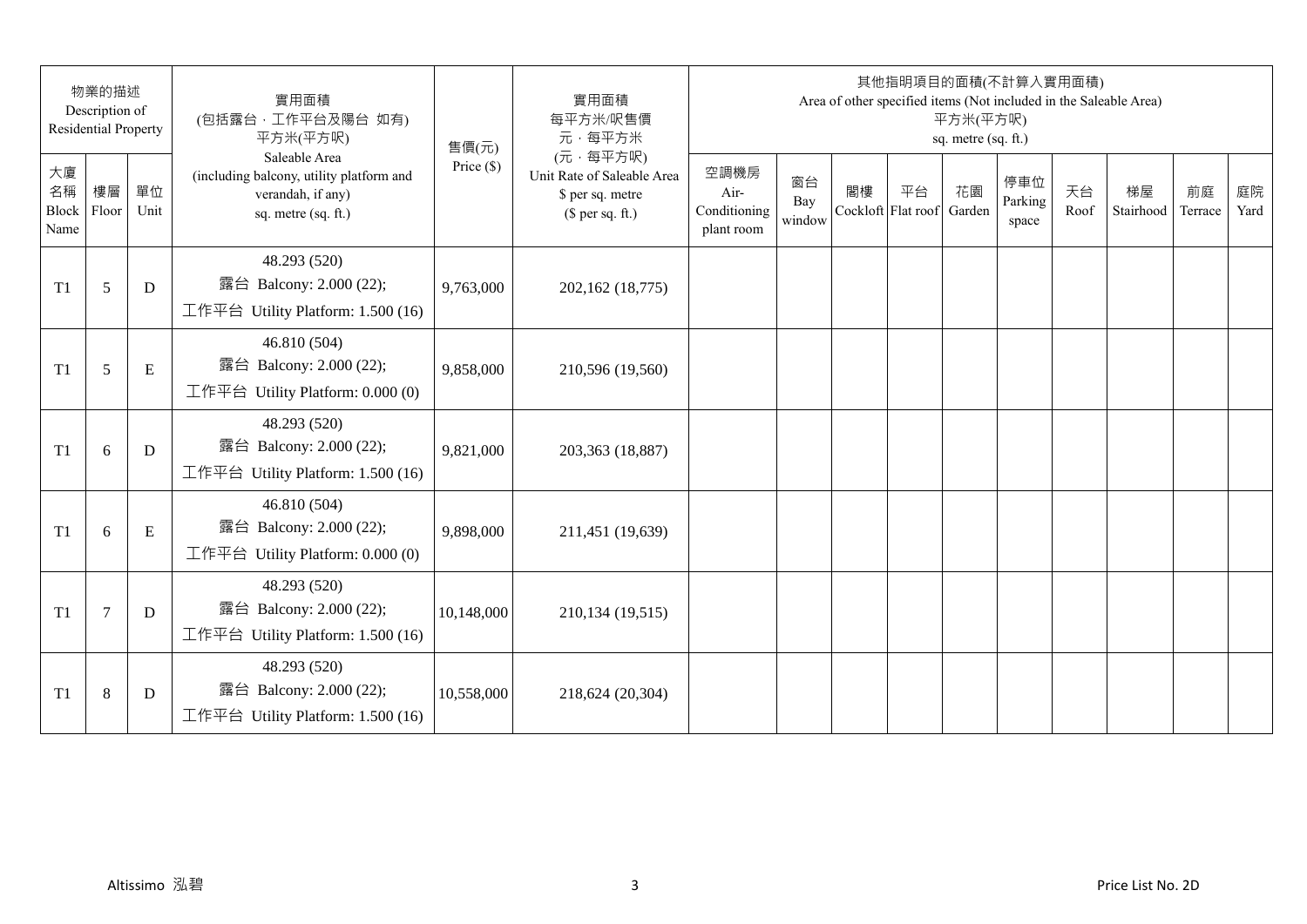|                           | 物業的描述<br>Description of<br><b>Residential Property</b> |            | 實用面積<br>(包括露台,工作平台及陽台 如有)<br>平方米(平方呎)                                                                 | 售價(元)        | 實用面積<br>每平方米/呎售價<br>元·每平方米                                                     |                                            |                     |    | 其他指明項目的面積(不計算入實用面積)      | 平方米(平方呎)<br>sq. metre (sq. ft.) |                         |            | Area of other specified items (Not included in the Saleable Area) |               |            |
|---------------------------|--------------------------------------------------------|------------|-------------------------------------------------------------------------------------------------------|--------------|--------------------------------------------------------------------------------|--------------------------------------------|---------------------|----|--------------------------|---------------------------------|-------------------------|------------|-------------------------------------------------------------------|---------------|------------|
| 大廈<br>名稱<br>Block<br>Name | 樓層<br>Floor                                            | 單位<br>Unit | Saleable Area<br>(including balcony, utility platform and<br>verandah, if any)<br>sq. metre (sq. ft.) | Price $(\$)$ | (元·每平方呎)<br>Unit Rate of Saleable Area<br>\$ per sq. metre<br>$$$ per sq. ft.) | 空調機房<br>Air-<br>Conditioning<br>plant room | 窗台<br>Bay<br>window | 閣樓 | 平台<br>Cockloft Flat roof | 花園<br>Garden                    | 停車位<br>Parking<br>space | 天台<br>Roof | 梯屋<br>Stairhood                                                   | 前庭<br>Terrace | 庭院<br>Yard |
| T <sub>1</sub>            | 8                                                      | E          | 46.810 (504)<br>露台 Balcony: 2.000 (22);<br>工作平台 Utility Platform: 0.000 (0)                           | 10,641,000   | 227,323 (21,113)                                                               |                                            |                     |    |                          |                                 |                         |            |                                                                   |               |            |
| T <sub>1</sub>            | 9                                                      | D          | 48.293 (520)<br>露台 Balcony: 2.000 (22);<br>工作平台 Utility Platform: 1.500 (16)                          | 10,558,000   | 218,624 (20,304)                                                               |                                            |                     |    |                          |                                 |                         |            |                                                                   |               |            |
| T <sub>1</sub>            | 10                                                     | D          | 48.293 (520)<br>露台 Balcony: 2.000 (22);<br>工作平台 Utility Platform: 1.500 (16)                          | 10,658,000   | 220,695 (20,496)                                                               |                                            |                     |    |                          |                                 |                         |            |                                                                   |               |            |
| T <sub>1</sub>            | 11                                                     | D          | 48.293 (520)<br>露台 Balcony: 2.000 (22);<br>工作平台 Utility Platform: 1.500 (16)                          | 10,708,000   | 221,730 (20,592)                                                               |                                            |                     |    |                          |                                 |                         |            |                                                                   |               |            |
| T1                        | 12                                                     | D          | 48.293 (520)<br>露台 Balcony: 2.000 (22);<br>工作平台 Utility Platform: 1.500 (16)                          | 10,968,000   | 227,114 (21,092)                                                               |                                            |                     |    |                          |                                 |                         |            |                                                                   |               |            |
| T <sub>1</sub>            | 15                                                     | D          | 48.293 (520)<br>露台 Balcony: 2.000 (22);<br>工作平台 Utility Platform: $1.500(16)$                         | 11,172,000   | 231,338 (21,485)                                                               |                                            |                     |    |                          |                                 |                         |            |                                                                   |               |            |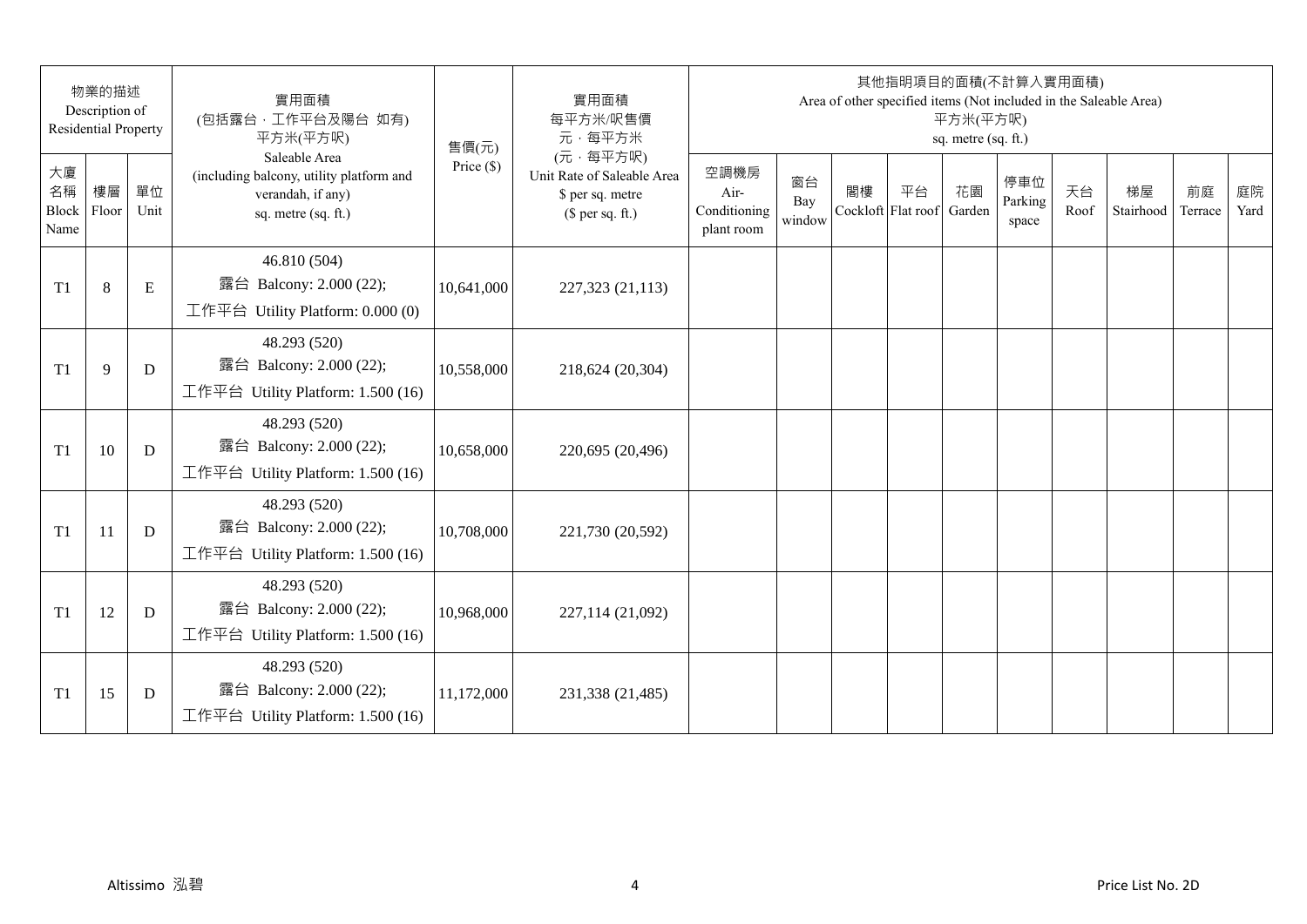|                           | 物業的描述<br>Description of<br><b>Residential Property</b> |              | 實用面積<br>(包括露台,工作平台及陽台 如有)<br>平方米(平方呎)                                                                 | 售價(元)        | 實用面積<br>每平方米/呎售價<br>元·每平方米                                                     |                                            |                     |    | 其他指明項目的面積(不計算入實用面積)<br>Area of other specified items (Not included in the Saleable Area) | 平方米(平方呎)<br>sq. metre (sq. ft.) |                         |            |                 |               |            |
|---------------------------|--------------------------------------------------------|--------------|-------------------------------------------------------------------------------------------------------|--------------|--------------------------------------------------------------------------------|--------------------------------------------|---------------------|----|------------------------------------------------------------------------------------------|---------------------------------|-------------------------|------------|-----------------|---------------|------------|
| 大廈<br>名稱<br>Block<br>Name | 樓層<br>Floor                                            | 單位<br>Unit   | Saleable Area<br>(including balcony, utility platform and<br>verandah, if any)<br>sq. metre (sq. ft.) | Price $(\$)$ | (元·每平方呎)<br>Unit Rate of Saleable Area<br>\$ per sq. metre<br>$$$ per sq. ft.) | 空調機房<br>Air-<br>Conditioning<br>plant room | 窗台<br>Bay<br>window | 閣樓 | 平台<br>Cockloft Flat roof                                                                 | 花園<br>Garden                    | 停車位<br>Parking<br>space | 天台<br>Roof | 梯屋<br>Stairhood | 前庭<br>Terrace | 庭院<br>Yard |
| T <sub>2</sub>            | $\mathbf{1}$                                           | $\mathbf{F}$ | 47.519 (511)<br>露台 Balcony: 2.000 (22);<br>工作平台 Utility Platform: 0.000 (0)                           | 9,348,000    | 196,721 (18,294)                                                               |                                            |                     |    |                                                                                          |                                 |                         |            |                 |               |            |
| T <sub>3</sub>            | $\overline{1}$                                         | B            | 46.276 (498)<br>露台 Balcony: 2.000 (22);<br>工作平台 Utility Platform: 1.500 (16)                          | 9,249,000    | 199,866 (18,572)                                                               |                                            |                     |    |                                                                                          |                                 |                         |            |                 |               |            |
| T <sub>3</sub>            | $\mathbf{1}$                                           | D            | 48.811 (525)<br>露台 Balcony: 2.000 (22);<br>工作平台 Utility Platform: 1.500 (16)                          | 9,321,000    | 190,961 (17,754)                                                               |                                            |                     |    | 4.609<br>(50)                                                                            |                                 |                         |            |                 |               |            |
| T <sub>3</sub>            | $\mathbf{1}$                                           | G            | 28.733 (309)<br>露台 Balcony: 2.000 (22);<br>工作平台 Utility Platform: 0.000 (0)                           | 6,685,000    | 232,659 (21,634)                                                               |                                            |                     |    |                                                                                          |                                 |                         |            |                 |               |            |
| T <sub>3</sub>            |                                                        | $\bf{J}$     | 45.158 (486)<br>露台 Balcony: 2.000 (22);<br>工作平台 Utility Platform: 1.500 (16)                          | 8,855,000    | 196,089 (18,220)                                                               |                                            |                     |    |                                                                                          |                                 |                         |            |                 |               |            |
| T <sub>3</sub>            | $\overline{1}$                                         | $\bf K$      | 48.074 (517)<br>露台 Balcony: 2.000 (22);<br>工作平台 Utility Platform: 1.500 (16)                          | 9,023,000    | 187,690 (17,453)                                                               |                                            |                     |    |                                                                                          |                                 |                         |            |                 |               |            |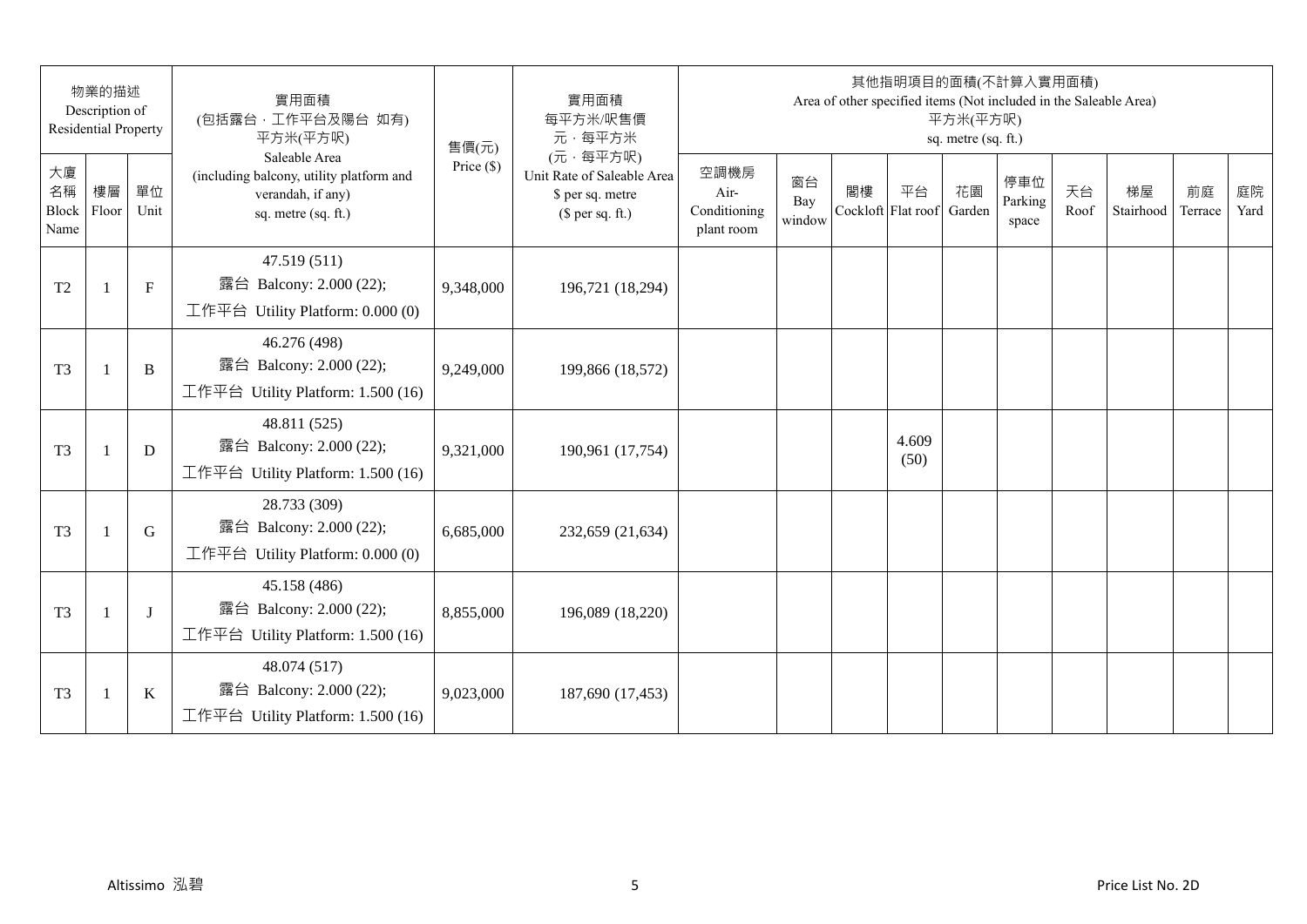|                           | 物業的描述<br>Description of<br><b>Residential Property</b> |              | 實用面積<br>(包括露台,工作平台及陽台 如有)<br>平方米(平方呎)                                                                 | 售價(元)        | 實用面積<br>每平方米/呎售價<br>元·每平方米                                                     |                                            |                     |    | 其他指明項目的面積(不計算入實用面積)      | 平方米(平方呎)<br>sq. metre (sq. ft.) |                         |            | Area of other specified items (Not included in the Saleable Area) |               |            |
|---------------------------|--------------------------------------------------------|--------------|-------------------------------------------------------------------------------------------------------|--------------|--------------------------------------------------------------------------------|--------------------------------------------|---------------------|----|--------------------------|---------------------------------|-------------------------|------------|-------------------------------------------------------------------|---------------|------------|
| 大廈<br>名稱<br>Block<br>Name | 樓層<br>Floor                                            | 單位<br>Unit   | Saleable Area<br>(including balcony, utility platform and<br>verandah, if any)<br>sq. metre (sq. ft.) | Price $(\$)$ | (元·每平方呎)<br>Unit Rate of Saleable Area<br>\$ per sq. metre<br>$$$ per sq. ft.) | 空調機房<br>Air-<br>Conditioning<br>plant room | 窗台<br>Bay<br>window | 閣樓 | 平台<br>Cockloft Flat roof | 花園<br>Garden                    | 停車位<br>Parking<br>space | 天台<br>Roof | 梯屋<br>Stairhood                                                   | 前庭<br>Terrace | 庭院<br>Yard |
| T <sub>3</sub>            | $\overline{2}$                                         | B            | 46.276 (498)<br>露台 Balcony: 2.000 (22);<br>工作平台 Utility Platform: 1.500 (16)                          | 9,269,000    | 200,298 (18,612)                                                               |                                            |                     |    |                          |                                 |                         |            |                                                                   |               |            |
| T <sub>3</sub>            | $\overline{2}$                                         | D            | 48.811 (525)<br>露台 Balcony: 2.000 (22);<br>工作平台 Utility Platform: 1.500 (16)                          | 9,387,000    | 192,313 (17,880)                                                               |                                            |                     |    |                          |                                 |                         |            |                                                                   |               |            |
| T <sub>3</sub>            | $\overline{2}$                                         | G            | 28.733 (309)<br>露台 Balcony: 2.000 (22);<br>工作平台 Utility Platform: $0.000(0)$                          | 6,696,000    | 233,042 (21,670)                                                               |                                            |                     |    |                          |                                 |                         |            |                                                                   |               |            |
| T <sub>3</sub>            | $\overline{2}$                                         | $\mathbf{I}$ | 45.158 (486)<br>露台 Balcony: 2.000 (22);<br>工作平台 Utility Platform: 1.500 (16)                          | 8,874,000    | 196,510 (18,259)                                                               |                                            |                     |    |                          |                                 |                         |            |                                                                   |               |            |
| T <sub>3</sub>            | 3                                                      | B            | 46.276 (498)<br>露台 Balcony: 2.000 (22);<br>工作平台 Utility Platform: 1.500 (16)                          | 9,286,000    | 200,666 (18,647)                                                               |                                            |                     |    |                          |                                 |                         |            |                                                                   |               |            |
| T <sub>3</sub>            | 3                                                      | D            | 48.811 (525)<br>露台 Balcony: 2.000 (22);<br>工作平台 Utility Platform: $1.500(16)$                         | 9,404,000    | 192,661 (17,912)                                                               |                                            |                     |    |                          |                                 |                         |            |                                                                   |               |            |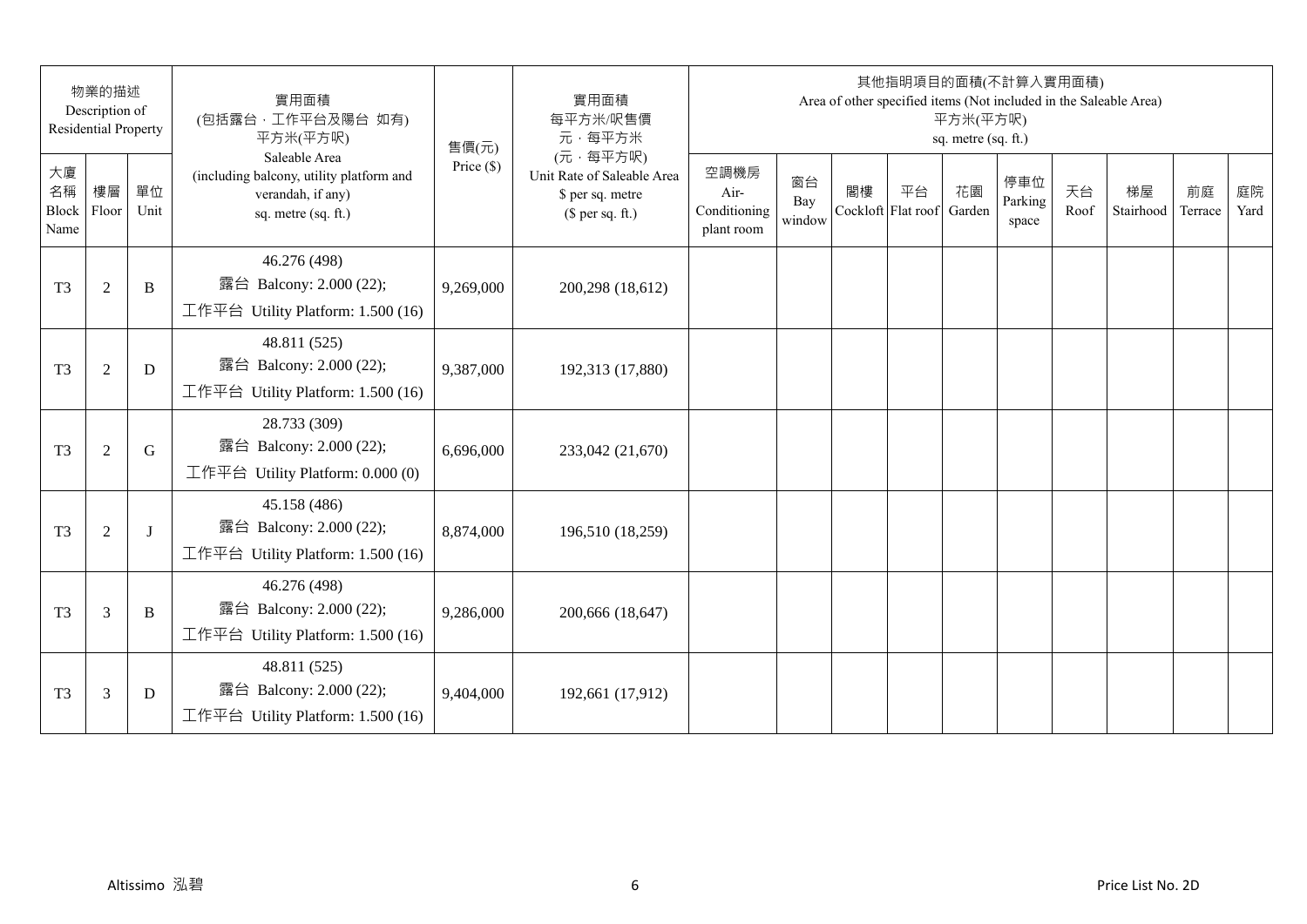|                           | 物業的描述<br>Description of<br><b>Residential Property</b> |            | 實用面積<br>(包括露台,工作平台及陽台 如有)<br>平方米(平方呎)                                                                 | 售價(元)        | 實用面積<br>每平方米/呎售價<br>元·每平方米                                                     |                                            |                     |    | 其他指明項目的面積(不計算入實用面積)      | 平方米(平方呎)<br>sq. metre (sq. ft.) |                         |            | Area of other specified items (Not included in the Saleable Area) |               |            |
|---------------------------|--------------------------------------------------------|------------|-------------------------------------------------------------------------------------------------------|--------------|--------------------------------------------------------------------------------|--------------------------------------------|---------------------|----|--------------------------|---------------------------------|-------------------------|------------|-------------------------------------------------------------------|---------------|------------|
| 大廈<br>名稱<br>Block<br>Name | 樓層<br>Floor                                            | 單位<br>Unit | Saleable Area<br>(including balcony, utility platform and<br>verandah, if any)<br>sq. metre (sq. ft.) | Price $(\$)$ | (元·每平方呎)<br>Unit Rate of Saleable Area<br>\$ per sq. metre<br>$$$ per sq. ft.) | 空調機房<br>Air-<br>Conditioning<br>plant room | 窗台<br>Bay<br>window | 閣樓 | 平台<br>Cockloft Flat roof | 花園<br>Garden                    | 停車位<br>Parking<br>space | 天台<br>Roof | 梯屋<br>Stairhood                                                   | 前庭<br>Terrace | 庭院<br>Yard |
| T <sub>3</sub>            | 3                                                      | G          | 28.733 (309)<br>露台 Balcony: 2.000 (22);<br>工作平台 Utility Platform: 0.000 (0)                           | 6,708,000    | 233,460 (21,709)                                                               |                                            |                     |    |                          |                                 |                         |            |                                                                   |               |            |
| T <sub>3</sub>            | 3                                                      | J          | 45.158 (486)<br>露台 Balcony: 2.000 (22);<br>工作平台 Utility Platform: 1.500 (16)                          | 8,893,000    | 196,931 (18,298)                                                               |                                            |                     |    |                          |                                 |                         |            |                                                                   |               |            |
| T <sub>3</sub>            | 5                                                      | D          | 48.811 (525)<br>露台 Balcony: 2.000 (22);<br>工作平台 Utility Platform: 1.500 (16)                          | 9,539,000    | 195,427 (18,170)                                                               |                                            |                     |    |                          |                                 |                         |            |                                                                   |               |            |
| T <sub>3</sub>            | 5                                                      | G          | 28.733 (309)<br>露台 Balcony: 2.000 (22);<br>工作平台 Utility Platform: 0.000 (0)                           | 6,720,000    | 233,877 (21,748)                                                               |                                            |                     |    |                          |                                 |                         |            |                                                                   |               |            |
| T <sub>3</sub>            | 5                                                      | J          | 45.158 (486)<br>露台 Balcony: 2.000 (22);<br>工作平台 Utility Platform: 1.500 (16)                          | 8,908,000    | 197,263 (18,329)                                                               |                                            |                     |    |                          |                                 |                         |            |                                                                   |               |            |
| T <sub>3</sub>            | 6                                                      | D          | 48.811 (525)<br>露台 Balcony: 2.000 (22);<br>工作平台 Utility Platform: $1.500(16)$                         | 9,673,000    | 198,173 (18,425)                                                               |                                            |                     |    |                          |                                 |                         |            |                                                                   |               |            |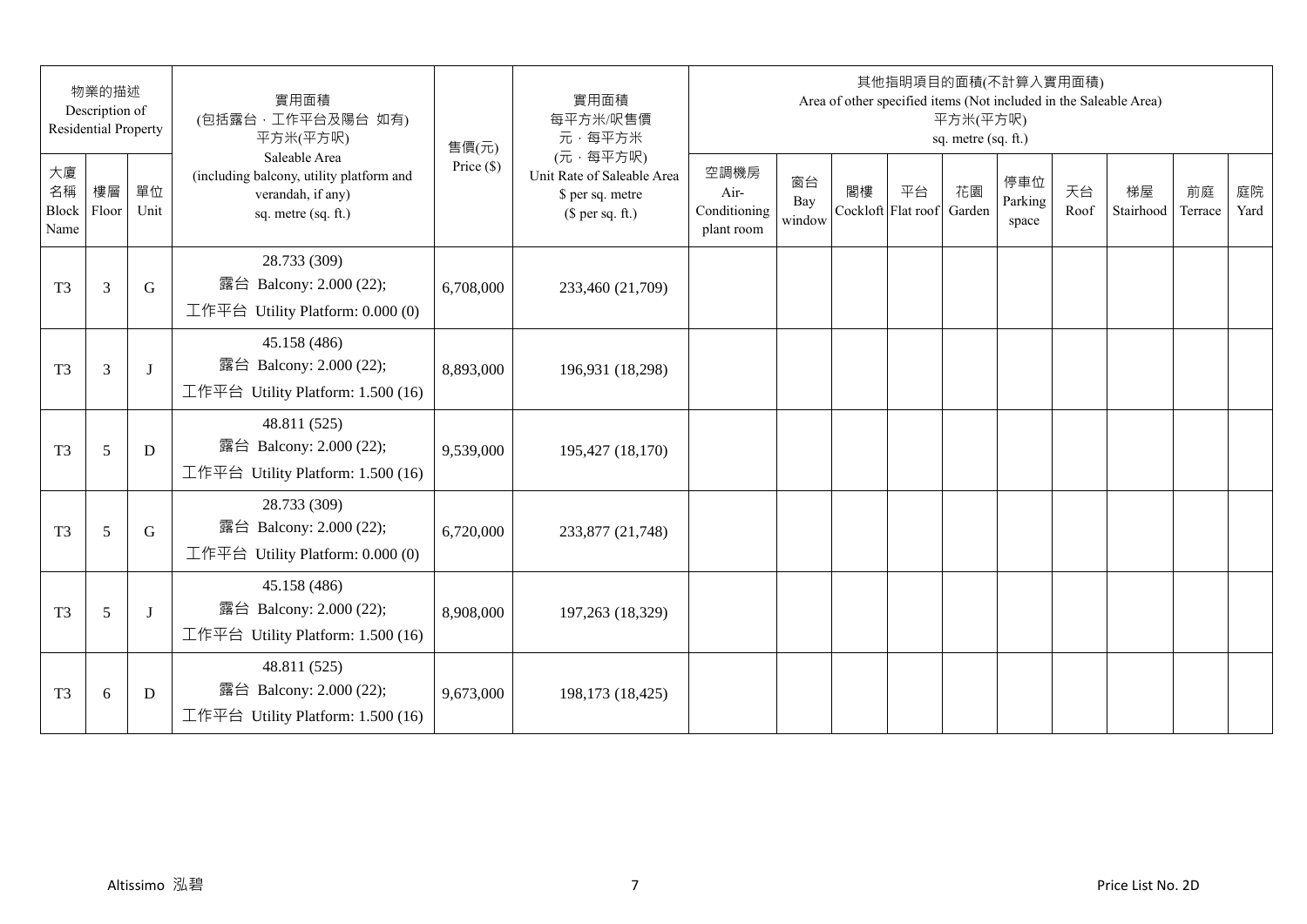|                           | 物業的描述<br>Description of<br><b>Residential Property</b> |            | 實用面積<br>(包括露台,工作平台及陽台 如有)<br>平方米(平方呎)                                                                 | 售價(元)        | 實用面積<br>每平方米/呎售價<br>元·每平方米                                                     |                                            |                     |    | 其他指明項目的面積(不計算入實用面積)      | 平方米(平方呎)<br>sq. metre (sq. ft.) |                         |            | Area of other specified items (Not included in the Saleable Area) |               |            |
|---------------------------|--------------------------------------------------------|------------|-------------------------------------------------------------------------------------------------------|--------------|--------------------------------------------------------------------------------|--------------------------------------------|---------------------|----|--------------------------|---------------------------------|-------------------------|------------|-------------------------------------------------------------------|---------------|------------|
| 大廈<br>名稱<br>Block<br>Name | 樓層<br>Floor                                            | 單位<br>Unit | Saleable Area<br>(including balcony, utility platform and<br>verandah, if any)<br>sq. metre (sq. ft.) | Price $(\$)$ | (元·每平方呎)<br>Unit Rate of Saleable Area<br>\$ per sq. metre<br>$$$ per sq. ft.) | 空調機房<br>Air-<br>Conditioning<br>plant room | 窗台<br>Bay<br>window | 閣樓 | 平台<br>Cockloft Flat roof | 花園<br>Garden                    | 停車位<br>Parking<br>space | 天台<br>Roof | 梯屋<br>Stairhood                                                   | 前庭<br>Terrace | 庭院<br>Yard |
| T <sub>3</sub>            | 6                                                      | G          | 28.733 (309)<br>露台 Balcony: 2.000 (22);<br>工作平台 Utility Platform: 0.000 (0)                           | 6,810,000    | 237,010 (22,039)                                                               |                                            |                     |    |                          |                                 |                         |            |                                                                   |               |            |
| T <sub>3</sub>            | 6                                                      | J          | 45.158 (486)<br>露台 Balcony: 2.000 (22);<br>工作平台 Utility Platform: 1.500 (16)                          | 8,946,000    | 198, 104 (18, 407)                                                             |                                            |                     |    |                          |                                 |                         |            |                                                                   |               |            |
| T <sub>3</sub>            | $\tau$                                                 | D          | 48.811 (525)<br>露台 Balcony: 2.000 (22);<br>工作平台 Utility Platform: 1.500 (16)                          | 9,700,000    | 198,726 (18,476)                                                               |                                            |                     |    |                          |                                 |                         |            |                                                                   |               |            |
| T <sub>3</sub>            | $\overline{7}$                                         | G          | 28.733 (309)<br>露台 Balcony: 2.000 (22);<br>工作平台 Utility Platform: 0.000 (0)                           | 6,818,000    | 237,288 (22,065)                                                               |                                            |                     |    |                          |                                 |                         |            |                                                                   |               |            |
| T <sub>3</sub>            | $7\phantom{.0}$                                        | J          | 45.158 (486)<br>露台 Balcony: 2.000 (22);<br>工作平台 Utility Platform: 1.500 (16)                          | 9,065,000    | 200,740 (18,652)                                                               |                                            |                     |    |                          |                                 |                         |            |                                                                   |               |            |
| T <sub>3</sub>            | 8                                                      | G          | 28.733 (309)<br>露台 Balcony: 2.000 (22);<br>工作平台 Utility Platform: $0.000(0)$                          | 7,335,000    | 255,281 (23,738)                                                               |                                            |                     |    |                          |                                 |                         |            |                                                                   |               |            |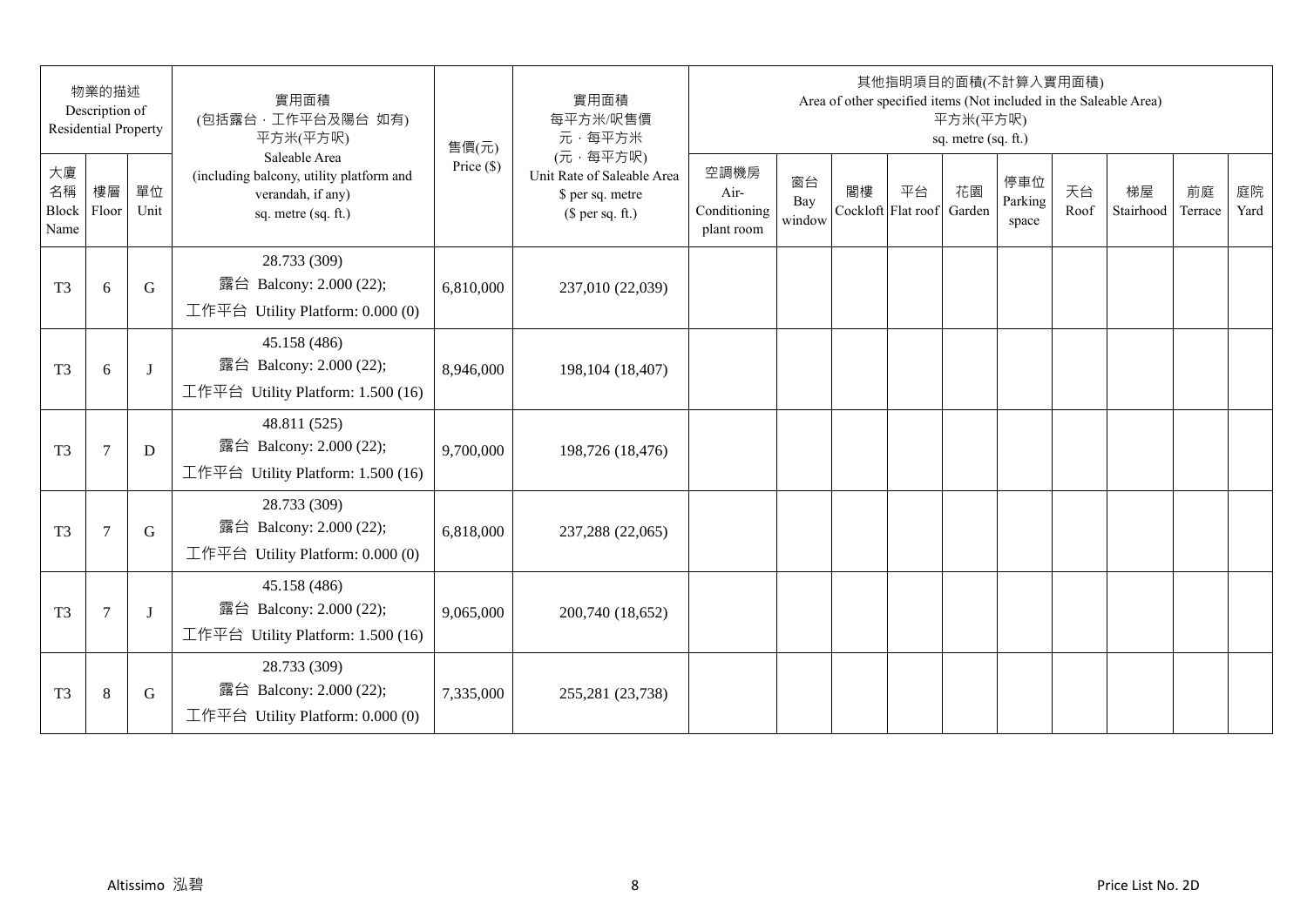|                           | 物業的描述<br>Description of<br><b>Residential Property</b> |              | 實用面積<br>(包括露台,工作平台及陽台 如有)<br>平方米(平方呎)                                                                 | 售價(元)        | 實用面積<br>每平方米/呎售價<br>元·每平方米                                                     |                                            |                     |    | 其他指明項目的面積(不計算入實用面積)      | 平方米(平方呎)<br>sq. metre (sq. ft.) |                         |            | Area of other specified items (Not included in the Saleable Area) |               |            |
|---------------------------|--------------------------------------------------------|--------------|-------------------------------------------------------------------------------------------------------|--------------|--------------------------------------------------------------------------------|--------------------------------------------|---------------------|----|--------------------------|---------------------------------|-------------------------|------------|-------------------------------------------------------------------|---------------|------------|
| 大廈<br>名稱<br>Block<br>Name | 樓層<br>Floor                                            | 單位<br>Unit   | Saleable Area<br>(including balcony, utility platform and<br>verandah, if any)<br>sq. metre (sq. ft.) | Price $(\$)$ | (元·每平方呎)<br>Unit Rate of Saleable Area<br>\$ per sq. metre<br>$$$ per sq. ft.) | 空調機房<br>Air-<br>Conditioning<br>plant room | 窗台<br>Bay<br>window | 閣樓 | 平台<br>Cockloft Flat roof | 花園<br>Garden                    | 停車位<br>Parking<br>space | 天台<br>Roof | 梯屋<br>Stairhood                                                   | 前庭<br>Terrace | 庭院<br>Yard |
| T <sub>3</sub>            | 8                                                      | H            | 44.867 (483)<br>露台 Balcony: 2.000 (22);<br>工作平台 Utility Platform: 1.500 (16)                          | 9,731,000    | 216,885 (20,147)                                                               |                                            |                     |    |                          |                                 |                         |            |                                                                   |               |            |
| T <sub>3</sub>            | 8                                                      | J            | 45.158 (486)<br>露台 Balcony: 2.000 (22);<br>工作平台 Utility Platform: 1.500 (16)                          | 9,199,000    | 203,707 (18,928)                                                               |                                            |                     |    |                          |                                 |                         |            |                                                                   |               |            |
| T <sub>3</sub>            | 9                                                      | G            | 28.733 (309)<br>露台 Balcony: 2.000 (22);<br>工作平台 Utility Platform: $0.000(0)$                          | 7,335,000    | 255,281 (23,738)                                                               |                                            |                     |    |                          |                                 |                         |            |                                                                   |               |            |
| T <sub>3</sub>            | 9                                                      | $\mathbf{I}$ | 45.158 (486)<br>露台 Balcony: 2.000 (22);<br>工作平台 Utility Platform: 1.500 (16)                          | 9,199,000    | 203,707 (18,928)                                                               |                                            |                     |    |                          |                                 |                         |            |                                                                   |               |            |
| T <sub>3</sub>            | 10                                                     | G            | 28.733 (309)<br>露台 Balcony: 2.000 (22);<br>工作平台 Utility Platform: $0.000(0)$                          | 7,413,000    | 257,996 (23,990)                                                               |                                            |                     |    |                          |                                 |                         |            |                                                                   |               |            |
| T <sub>3</sub>            | 10                                                     | J            | 45.158 (486)<br>露台 Balcony: 2.000 (22);<br>工作平台 Utility Platform: $1.500(16)$                         | 9,288,000    | 205,678 (19,111)                                                               |                                            |                     |    |                          |                                 |                         |            |                                                                   |               |            |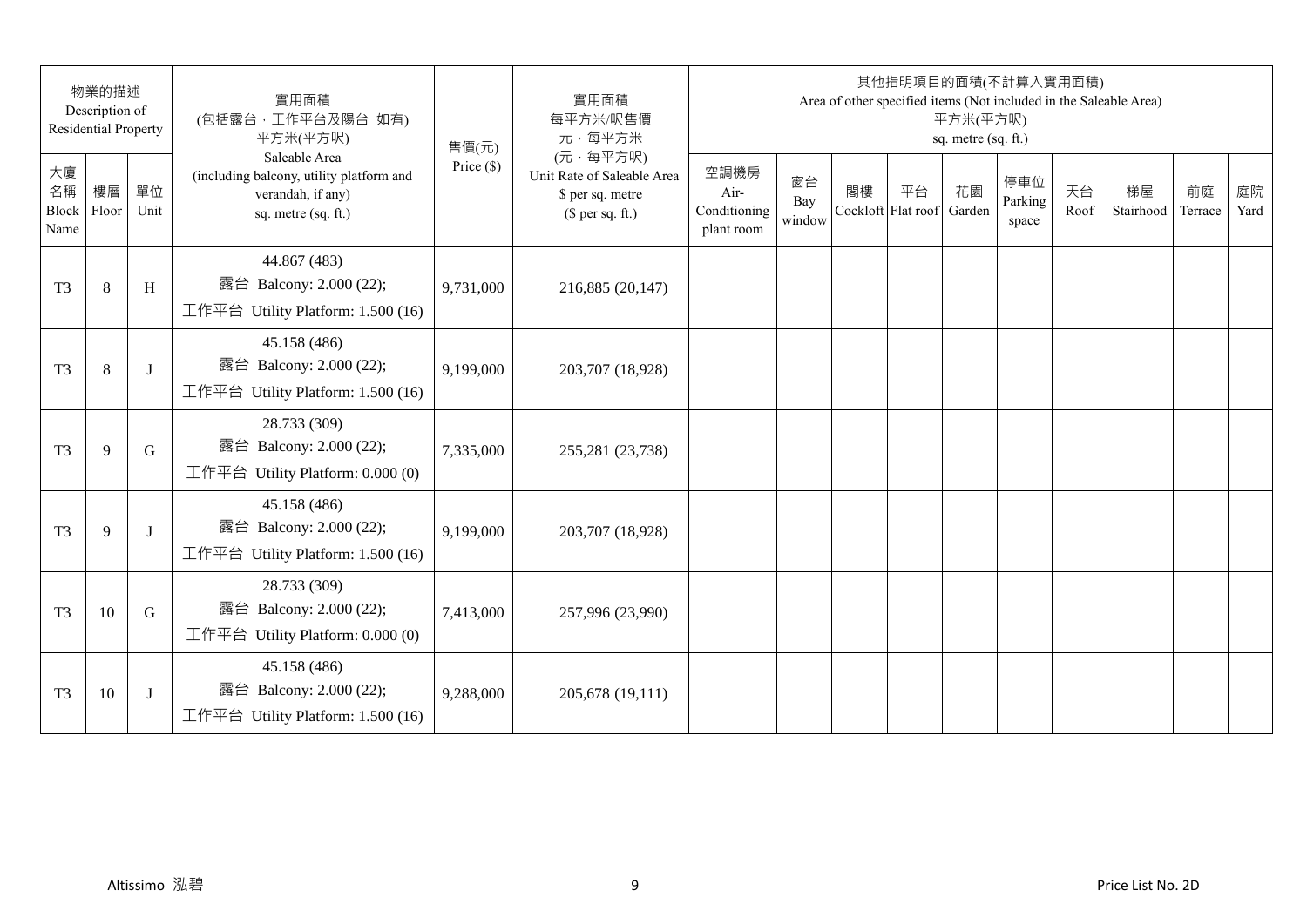|                           | 物業的描述<br>Description of<br><b>Residential Property</b> |            | 實用面積<br>(包括露台,工作平台及陽台 如有)<br>平方米(平方呎)                                                                 | 售價(元)        | 實用面積<br>每平方米/呎售價<br>元·每平方米                                                     |                                            |                     |    | 其他指明項目的面積(不計算入實用面積)      | 平方米(平方呎)<br>sq. metre (sq. ft.) |                         |            | Area of other specified items (Not included in the Saleable Area) |               |            |
|---------------------------|--------------------------------------------------------|------------|-------------------------------------------------------------------------------------------------------|--------------|--------------------------------------------------------------------------------|--------------------------------------------|---------------------|----|--------------------------|---------------------------------|-------------------------|------------|-------------------------------------------------------------------|---------------|------------|
| 大廈<br>名稱<br>Block<br>Name | 樓層<br>Floor                                            | 單位<br>Unit | Saleable Area<br>(including balcony, utility platform and<br>verandah, if any)<br>sq. metre (sq. ft.) | Price $(\$)$ | (元·每平方呎)<br>Unit Rate of Saleable Area<br>\$ per sq. metre<br>$$$ per sq. ft.) | 空調機房<br>Air-<br>Conditioning<br>plant room | 窗台<br>Bay<br>window | 閣樓 | 平台<br>Cockloft Flat roof | 花園<br>Garden                    | 停車位<br>Parking<br>space | 天台<br>Roof | 梯屋<br>Stairhood                                                   | 前庭<br>Terrace | 庭院<br>Yard |
| T <sub>3</sub>            | 11                                                     | G          | 28.733 (309)<br>露台 Balcony: 2.000 (22);<br>工作平台 Utility Platform: 0.000 (0)                           | 7,507,000    | 261,268 (24,294)                                                               |                                            |                     |    |                          |                                 |                         |            |                                                                   |               |            |
| T <sub>3</sub>            | 11                                                     | J          | 45.158 (486)<br>露台 Balcony: 2.000 (22);<br>工作平台 Utility Platform: 1.500 (16)                          | 9,422,000    | 208,645 (19,387)                                                               |                                            |                     |    |                          |                                 |                         |            |                                                                   |               |            |
| T <sub>3</sub>            | 12                                                     | G          | 28.733 (309)<br>露台 Balcony: 2.000 (22);<br>工作平台 Utility Platform: $0.000(0)$                          | 7,611,000    | 264,887 (24,631)                                                               |                                            |                     |    |                          |                                 |                         |            |                                                                   |               |            |
| T <sub>3</sub>            | 12                                                     | J          | 45.158 (486)<br>露台 Balcony: 2.000 (22);<br>工作平台 Utility Platform: 1.500 (16)                          | 9,556,000    | 211,613 (19,663)                                                               |                                            |                     |    |                          |                                 |                         |            |                                                                   |               |            |
| T <sub>3</sub>            | 15                                                     | E          | 28.805 (310)<br>露台 Balcony: 2.000 (22);<br>工作平台 Utility Platform: $0.000(0)$                          | 7,597,000    | 263,739 (24,506)                                                               |                                            |                     |    |                          |                                 |                         |            |                                                                   |               |            |
| T <sub>3</sub>            | 15                                                     | G          | 28.733 (309)<br>露台 Balcony: 2.000 (22);<br>工作平台 Utility Platform: $0.000(0)$                          | 7,748,000    | 269,655 (25,074)                                                               |                                            |                     |    |                          |                                 |                         |            |                                                                   |               |            |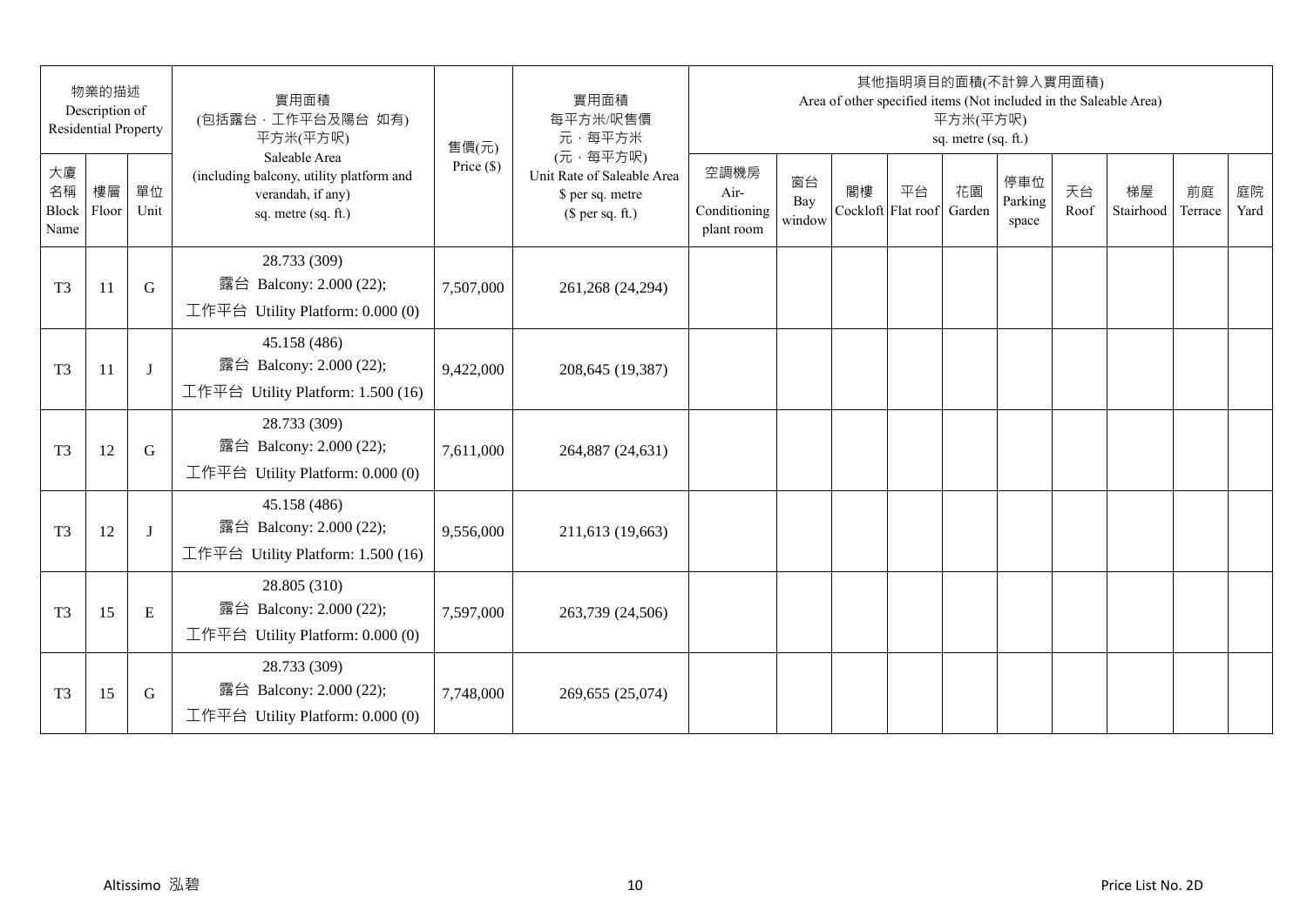| 物業的描述<br>Description of<br><b>Residential Property</b> |             | 實用面積<br>(包括露台,工作平台及陽台 如有)<br>平方米(平方呎) | 售價(元)                                                                                                 | 實用面積<br>每平方米/呎售價<br>元·每平方米 | 其他指明項目的面積(不計算入實用面積)<br>Area of other specified items (Not included in the Saleable Area)<br>平方米(平方呎)<br>sq. metre (sq. ft.) |                                            |                     |    |                          |              |                         |            |                 |               |            |
|--------------------------------------------------------|-------------|---------------------------------------|-------------------------------------------------------------------------------------------------------|----------------------------|-----------------------------------------------------------------------------------------------------------------------------|--------------------------------------------|---------------------|----|--------------------------|--------------|-------------------------|------------|-----------------|---------------|------------|
| 大廈<br>名稱<br>Block<br>Name                              | 樓層<br>Floor | 單位<br>Unit                            | Saleable Area<br>(including balcony, utility platform and<br>verandah, if any)<br>sq. metre (sq. ft.) | Price $(\$)$               | (元·每平方呎)<br>Unit Rate of Saleable Area<br>\$ per sq. metre<br>$$$ per sq. ft.)                                              | 空調機房<br>Air-<br>Conditioning<br>plant room | 窗台<br>Bay<br>window | 閣樓 | 平台<br>Cockloft Flat roof | 花園<br>Garden | 停車位<br>Parking<br>space | 天台<br>Roof | 梯屋<br>Stairhood | 前庭<br>Terrace | 庭院<br>Yard |
| T <sub>3</sub>                                         | 15          | J                                     | 45.158 (486)<br>露台 Balcony: 2.000 (22);<br>工作平台 Utility Platform: 1.500 (16)                          | 9,733,000                  | 215,532 (20,027)                                                                                                            |                                            |                     |    |                          |              |                         |            |                 |               |            |
| T <sub>3</sub>                                         | 16          | E                                     | 28.805 (310)<br>露台 Balcony: 2.000 (22);<br>工作平台 Utility Platform: 0.000 (0)                           | 7,737,000                  | 268,599 (24,958)                                                                                                            |                                            |                     |    |                          |              |                         |            |                 |               |            |
| T <sub>3</sub>                                         | 16          | G                                     | 28.733 (309)<br>露台 Balcony: 2.000 (22);<br>工作平台 Utility Platform: $0.000(0)$                          | 7,886,000                  | 274,458 (25,521)                                                                                                            |                                            |                     |    |                          |              |                         |            |                 |               |            |
| T <sub>3</sub>                                         | 16          | H                                     | 44.867 (483)<br>露台 Balcony: 2.000 (22);<br>工作平台 Utility Platform: 1.500 (16)                          | 10,488,000                 | 233,758 (21,714)                                                                                                            |                                            |                     |    |                          |              |                         |            |                 |               |            |
| T <sub>3</sub>                                         | 16          | J                                     | 45.158 (486)<br>露台 Balcony: 2.000 (22);<br>工作平台 Utility Platform: 1.500 (16)                          | 9,914,000                  | 219,540 (20,399)                                                                                                            |                                            |                     |    |                          |              |                         |            |                 |               |            |
| T <sub>3</sub>                                         | 16          | L                                     | 44.887 (483)<br>露台 Balcony: 2.000 (22);<br>工作平台 Utility Platform: $1.500(16)$                         | 9,894,000                  | 220,420 (20,484)                                                                                                            |                                            |                     |    |                          |              |                         |            |                 |               |            |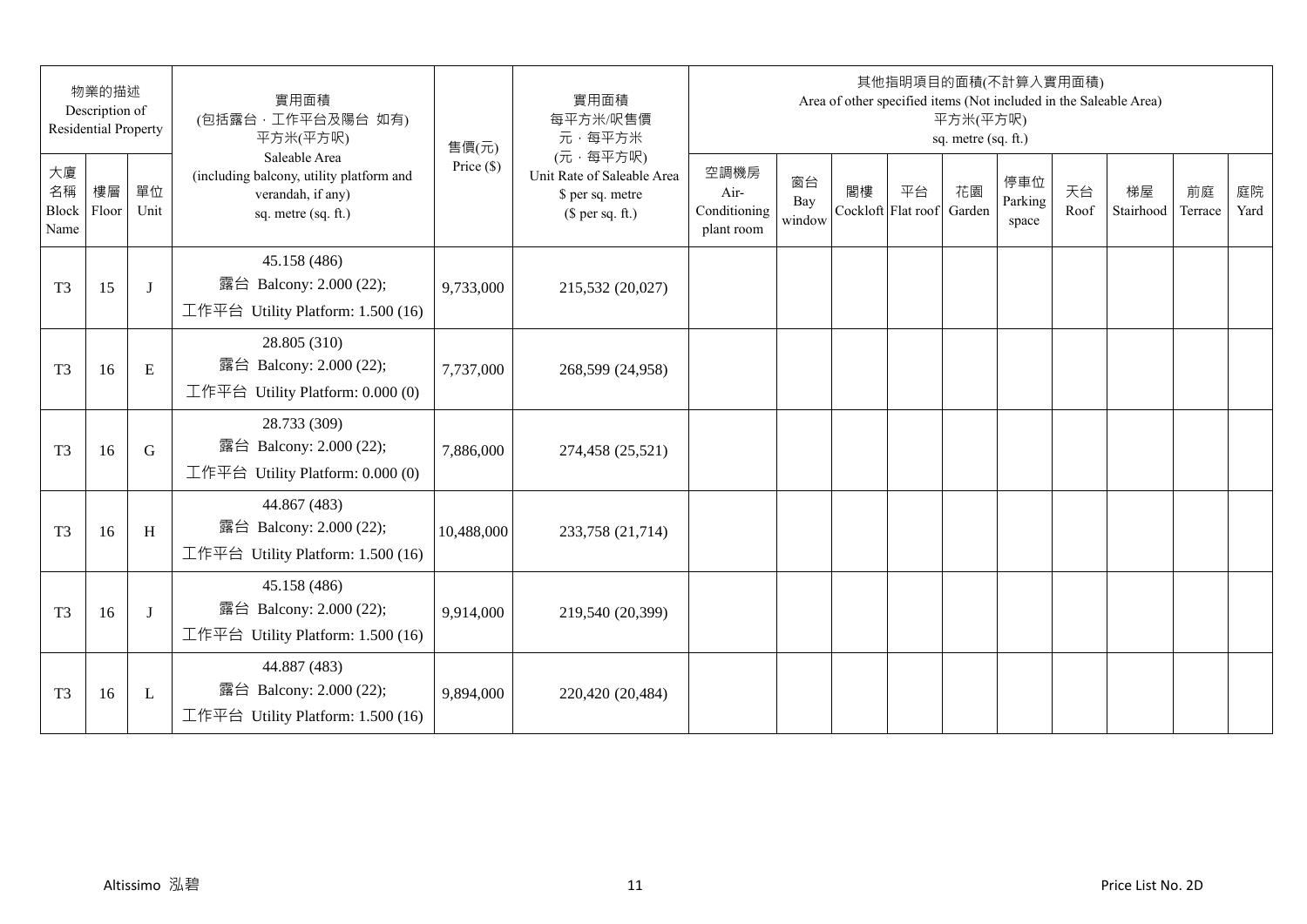| 物業的描述<br>Description of<br><b>Residential Property</b> |                |              | 實用面積<br>(包括露台,工作平台及陽台 如有)<br>平方米(平方呎)                                                                 | 售價(元)        | 實用面積<br>每平方米/呎售價<br>元·每平方米                                                     | 其他指明項目的面積(不計算入實用面積)<br>Area of other specified items (Not included in the Saleable Area)<br>平方米(平方呎)<br>sq. metre (sq. ft.) |                     |                          |               |              |                         |            |                 |               |            |  |
|--------------------------------------------------------|----------------|--------------|-------------------------------------------------------------------------------------------------------|--------------|--------------------------------------------------------------------------------|-----------------------------------------------------------------------------------------------------------------------------|---------------------|--------------------------|---------------|--------------|-------------------------|------------|-----------------|---------------|------------|--|
| 大廈<br>名稱<br>Block<br>Name                              | 樓層<br>Floor    | 單位<br>Unit   | Saleable Area<br>(including balcony, utility platform and<br>verandah, if any)<br>sq. metre (sq. ft.) | Price $(\$)$ | (元·每平方呎)<br>Unit Rate of Saleable Area<br>\$ per sq. metre<br>$$$ per sq. ft.) | 空調機房<br>Air-<br>Conditioning<br>plant room                                                                                  | 窗台<br>Bay<br>window | 閣樓<br>Cockloft Flat roof | 平台            | 花園<br>Garden | 停車位<br>Parking<br>space | 天台<br>Roof | 梯屋<br>Stairhood | 前庭<br>Terrace | 庭院<br>Yard |  |
| T <sub>5</sub>                                         |                | $\lceil$     | 48.593 (523)<br>露台 Balcony: 2.000 (22);<br>工作平台 Utility Platform: $0.000(0)$                          | 9,808,000    | 201,840 (18,753)                                                               |                                                                                                                             |                     |                          | 5.699<br>(61) |              |                         |            |                 |               |            |  |
| T <sub>5</sub>                                         | $\overline{7}$ | $\mathbf{F}$ | 28.578 (308)<br>露台 Balcony: 2.000 (22);<br>工作平台 Utility Platform: 0.000 (0)                           | 7,680,000    | 268,738 (24,935)                                                               |                                                                                                                             |                     |                          |               |              |                         |            |                 |               |            |  |
| T <sub>5</sub>                                         | 8              | $\mathbf{F}$ | 28.578 (308)<br>露台 Balcony: 2.000 (22);<br>工作平台 Utility Platform: $0.000(0)$                          | 7,785,000    | 272,412 (25,276)                                                               |                                                                                                                             |                     |                          |               |              |                         |            |                 |               |            |  |
| T <sub>5</sub>                                         | 12             | $\mathbf F$  | 28.578 (308)<br>露台 Balcony: 2.000 (22);<br>工作平台 Utility Platform: $0.000(0)$                          | 8,061,000    | 282,070 (26,172)                                                               |                                                                                                                             |                     |                          |               |              |                         |            |                 |               |            |  |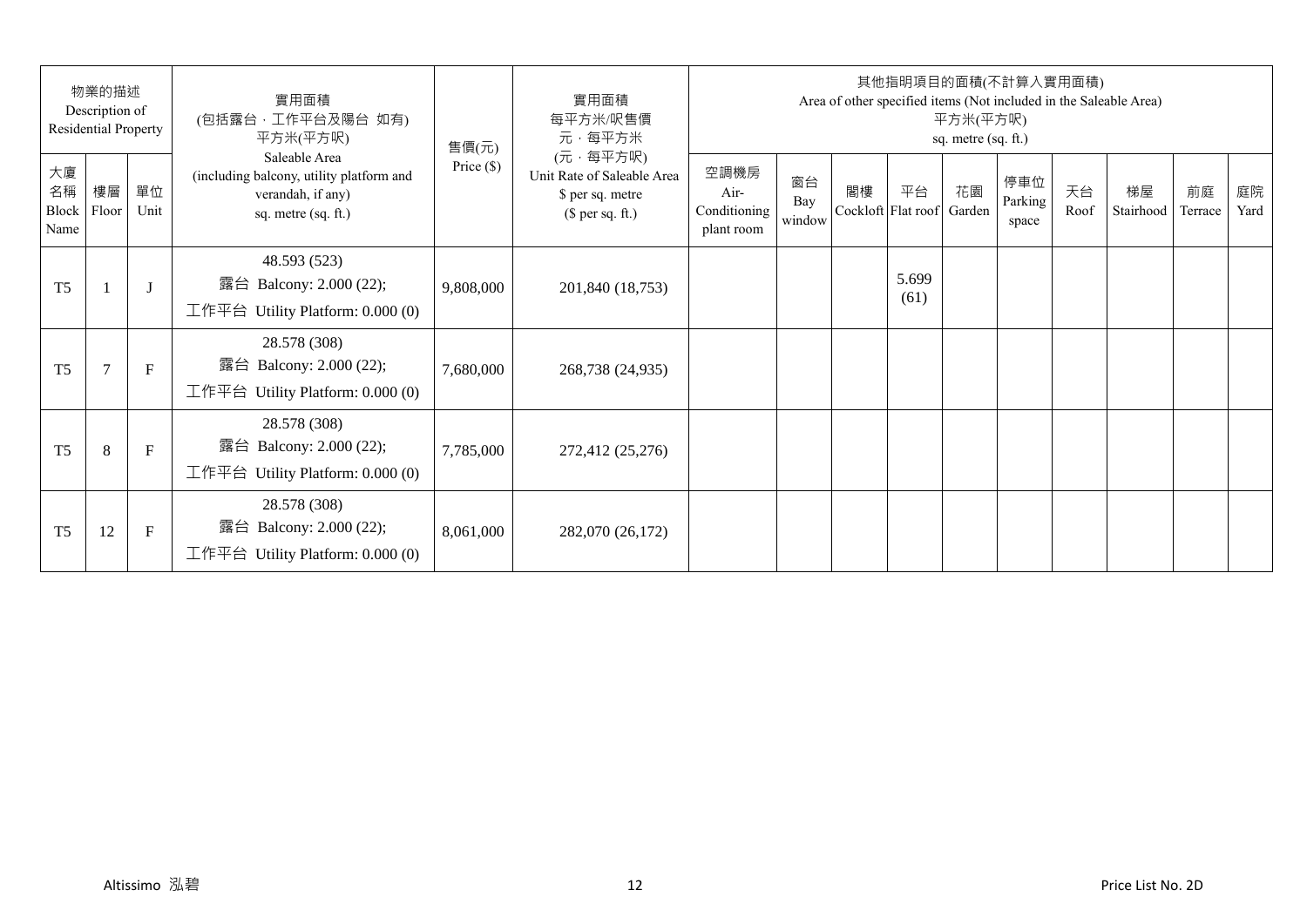#### **第三部份:其他資料 Part 3: Other Information**

#### (1) 準買家應參閱發展項目的售樓說明書,以了解該項目的資料。 Prospective purchasers are advised to refer to the sales brochure for the development for information on the development.

#### $(2)$  根據《一手住宅物業銷售條例》第 52(1)條及第 53(2)及(3)條,

According to sections 52(1) and 53(2) and (3) of the Residential Properties (First-hand Sales) Ordinance, –

#### 第 52(1) 條 / Section 52(1)

在某人就指明住宅物業與擁有人訂立臨時買賣合約時,該人須向擁有人支付售價的 5%的臨時訂金。

A preliminary deposit of 5% of the purchase price is payable by a person to the owner on entering into a preliminary agreement for sale and purchase in respect of the specified residential property with the owner.

#### 第 53(2) 條 / Section 53(2)

如某人於某日期訂立臨時買賣合約,並於該日期後的 5 個工作日內,就有關住宅物業簽立買賣合約,則擁有人必須在該日期後的 8 個工作日內,簽立該買賣合約。 If a person executes an agreement for sale and purchase in respect of the residential property within 5 working days after the date on which the person enters into the preliminary agreement for sale and purchase, the owner must execute the agreement for sale and purchase within 8 working days after that date.

#### 第 53(3) 條 / Section 53(3)

如某人於某日期訂立臨時買賣合約時,但沒有於該日期後的 5 個工作日內,就有關住宅物業簽立買賣合約,則 – (i) 該臨時合約即告終止;(ii) 有關的臨時訂金即予沒收;及 (iii) 擁 有人不得就該人沒有簽立買賣合約而針對該人提出進一步申索。

If a person does not execute an agreement for sale and purchase in respect of the residential property within 5 working days after the date on which the person enters into the preliminary agreement for sale and purchase-

(i) the preliminary agreement is terminated; (ii) the preliminary deposit is forfeited; and (iii) the owner does not have any further claim against the person for the failure.

#### (3) 實用面積及屬該住宅物業其他指明項目的面積是按《一手住宅物業銷售條例》第 8 條及附表二第 2 部的計算得出的。

The saleable area and area of other specified items of the residential property are calculated in accordance with section 8 and Part 2 of Schedule 2 to the Residential Properties(First-hand Sales) Ordinance.

- 
- (4) (i) 註:在第(4)段中: (a) 「售價」指本價單第二部份中所列之住宅物業的售價,而「成交金額」指將於臨時合約中訂明的住宅物業的實際售價。因應不同支付條款 及/或折扣按售價計算得出之價目,皆以進位到最接近的千位數作為成交金額。
	- (b) 「工作日」按《一手住宅物業銷售條例》第 2(1)條所定義。
	- (c) 「臨時合約」指臨時買賣合約。
	- (d) 「正式合約」指正式買賣合約。

Note: In paragraph (4): (a)

- "price" means the price of the residential property set out in Part 2 of this price list, and "transaction price" means the actual price of the residential property to be set out in PASP. The price obtained after applying the relevant terms of payment and/or applicable discount(s) on the price will be rounded up to the nearest thousand to determine the transaction price.
	- (b) "working day" shall be as defined in section 2(1) of the Residential Properties (First-hand Sales) Ordinance.
	- $(c)$ "PASP" means the Preliminary Agreement for Sale and Purchase.
	- (d) "ASP" means the Agreement for Sale and Purchase.

於簽署臨時合約時,買方須繳付相等於成交金額的 5%作為臨時訂金,請帶備港幣\$100,000 銀行本票以支付部份臨時訂金,抬頭請寫「的近律師行」或"Deacons"。請另備支 票以繳付臨時訂金之餘額。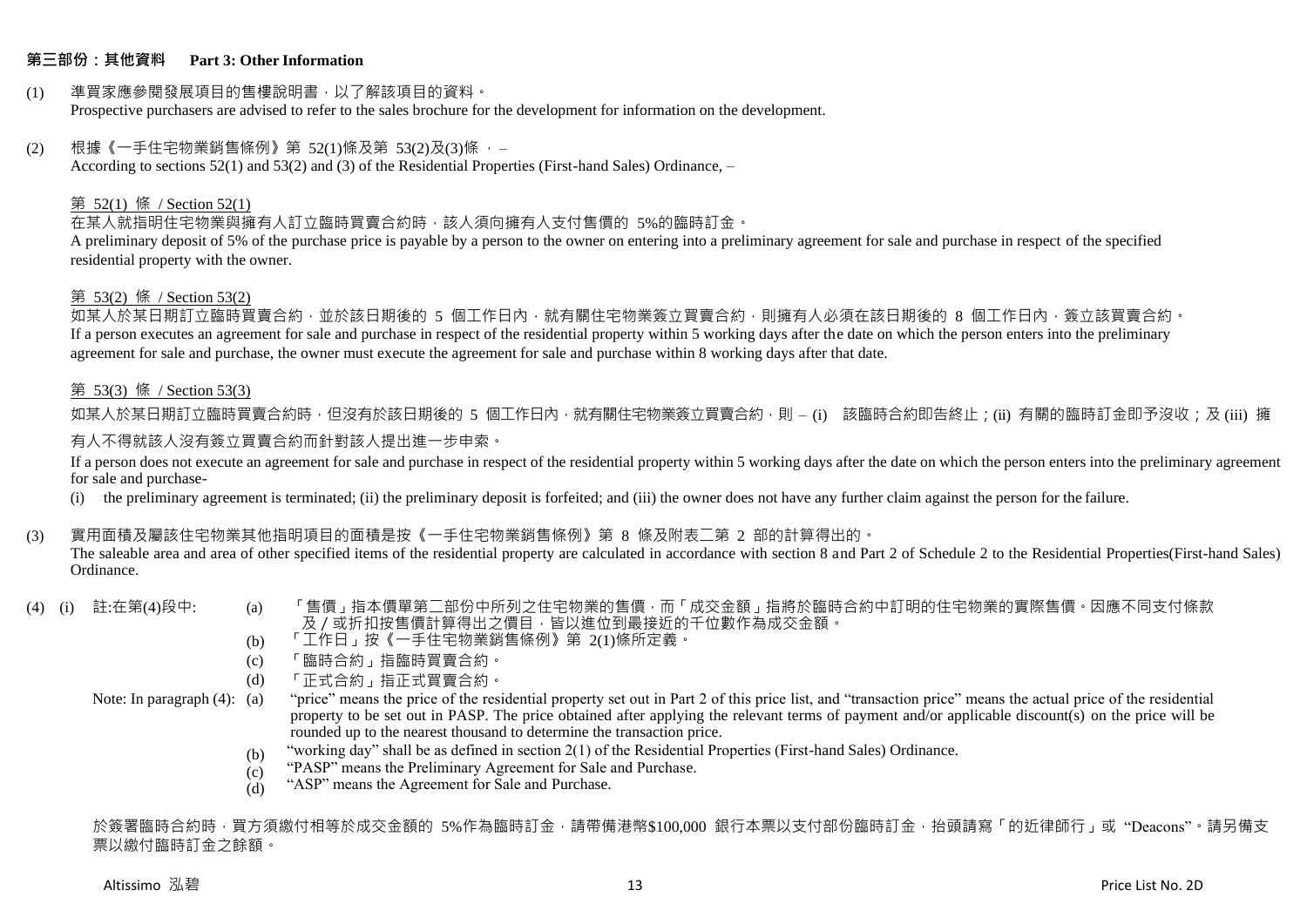The purchasers shall pay the preliminary deposit equivalent to 5% of the transaction price upon signing of the PASP. Please bring along a cashiers' order of HK\$100,000 made payable to "Deacons" for payment of part of the preliminary deposit. Please also bring along a cheque for payment of the balance of the preliminary deposit.

## **支付條款**

**Terms of Payment**

## (A) 120 天現金優惠付款計劃 120-day Cash Payment Plan (照售價減 10%) (10% discount from the price)

- (1) 買方須於簽署臨時合約時繳付相等於成交金額 5%作為臨時訂金。買方須於簽署臨時合約後 5 個工作日內簽署正式合約。 The purchaser shall pay the preliminary deposit equivalent to 5% of the transaction price upon signing of the PASP. The ASP shall be signed by the purchaser within 5 working days after signing of the PASP.
- (2) 買方簽署臨時合約後 30 天內再付成交金額 5%作為加付訂金。 A further 5% of the transaction price being further deposit shall be paid by the purchaser within 30 days after signing of the PASP.
- (3) 成交金額90%即成交金額餘款於買方簽署臨時合約後120 天內或於賣方就其有能力將有關住宅物業有效地轉讓予買方一事向買方發出書面通知的日期後的14 日內由 買方付清,以較早者為準。

90% of the transaction price being balance of the transaction price shall be paid by the purchaser within 120 days after signing of the PASP or within 14 days after the date of written notification to the purchaser that the vendor is in a position validly to assign the relevant residential property to the purchaser, whichever is earlier.

## (A1) 288 天輕鬆付款計劃 288-day Easy Payment Plan (照售價減 7%) (7% discount from the price)

- (1) 買方須於簽署臨時合約時繳付相等於成交金額 5%作為臨時訂金。買方須於簽署臨時合約後 5 個工作日內簽署正式合約。 The purchaser shall pay the preliminary deposit equivalent to 5% of the transaction price upon signing of the PASP. The ASP shall be signed by the purchaser within 5 working days after signing of the PASP.
- (2) 買方簽署臨時合約後 60 天內再付成交金額 5%作為部份成交金額。 A further 5% of the transaction price being part payment of the transaction price shall be paid by the purchaser within 60 days after signing of the PASP.
- (3) 買方簽署臨時合約後 90 天內再付成交金額 5%作為部份成交金額。

A further 5% of the transaction price being part payment of the transaction price shall be paid by the purchaser within 90 days after signing of the PASP.

(4) 成交金額 85%即成交金額餘款於於買方簽署臨時合約後 288 天內或於賣方就其有能力將有關住宅物業有效地轉讓予買方一事向買方發出通知的日期後的 14 日內由 買方付清,以較早者為準。

85% of the transaction price being balance of the transaction price shall be paid by the purchaser within 288 days after signing of the PASP or within 14 days after the date of notification to the purchaser that the vendor is in a position validly to assign the relevant residential property to the purchaser, whichever is earlier.

(A2) (並無此編號之支付條款)

( No Terms of Payment of such numbering)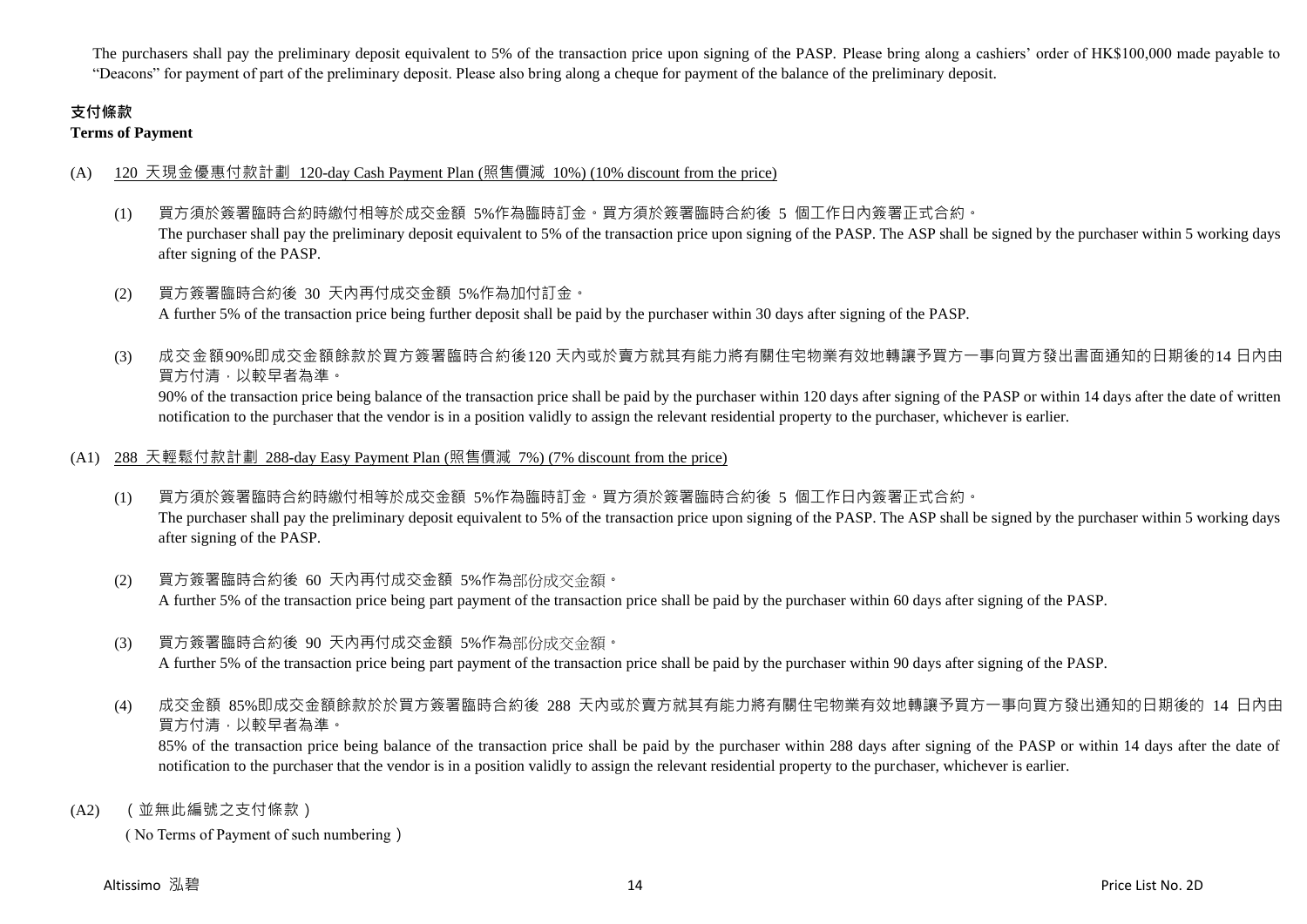#### (A3) 180 天卓越按揭付款計劃 180-day Premium Mortgage Payment Plan (照售價減 6%) (6% discount from the price)

- (1) 買方須於簽署臨時合約時繳付相等於成交金額 5%作為臨時訂金。買方須於簽署臨時合約後 5 個工作日內簽署正式合約。 The purchaser shall pay the preliminary deposit equivalent to 5% of the transaction price upon signing of the PASP. The ASP shall be signed by the purchaser within 5 working days after signing of the PASP.
- (2) 買方簽署臨時合約後 30 天內再付成交金額 5%作為加付訂金。 A further 5% of the transaction price being further deposit shall be paid by the purchaser within 30 days after signing of the PASP.
- (3) 成交金額90%即成交金額餘款於買方簽署臨時合約後180 天內或於賣方就其有能力將有關住宅物業有效地轉讓予買方一事向買方發出書面通知的日期後的14 日內由 買方付清,以較早者為準。

90% of the transaction price being balance of the transaction price shall be paid by the purchaser within 180 days after signing of the PASP or within 14 days after the date of written notification to the purchaser that the vendor is in a position validly to assign the relevant residential property to the purchaser, whichever is earlier.

## **本付款計劃提供「成交金額 75%第一按揭」安排,該安排詳情見第 (4)(iii)(b)段。**

## **The arrangements of "First Mortgage for 75% of the transaction price" will be provided under this payment plan. Please see paragraph (4)(iii)(b) for the details of that arrangement.**

#### (A4) 180 天現金優惠付款計劃 180-day Cash Payment Payment Plan (照售價減 9%) (9% discount from the price)

- (1) 買方須於簽署臨時合約時繳付相等於成交金額 5%作為臨時訂金。買方須於簽署臨時合約後 5 個工作日內簽署正式合約。 The purchaser shall pay the preliminary deposit equivalent to 5% of the transaction price upon signing of the PASP. The ASP shall be signed by the purchaser within 5 working days after signing of the PASP.
- (2) 買方簽署臨時合約後 30 天內再付成交金額 5%作為加付訂金。 A further 5% of the transaction price being further deposit shall be paid by the purchaser within 30 days after signing of the PASP.
- (3) 成交金額90%即成交金額餘款於買方簽署臨時合約後180 天內或於賣方就其有能力將有關住宅物業有效地轉讓予買方一事向買方發出書面通知的日期後的14 日內由 買方付清,以較早者為準。

90% of the transaction price being balance of the transaction price shall be paid by the purchaser within 180 days after signing of the PASP or within 14 days after the date of written notification to the purchaser that the vendor is in a position validly to assign the relevant residential property to the purchaser, whichever is earlier.

(B) (並無此編號之支付條款)

( No Terms of Payment of such numbering)

(C) (並無此編號之支付條款)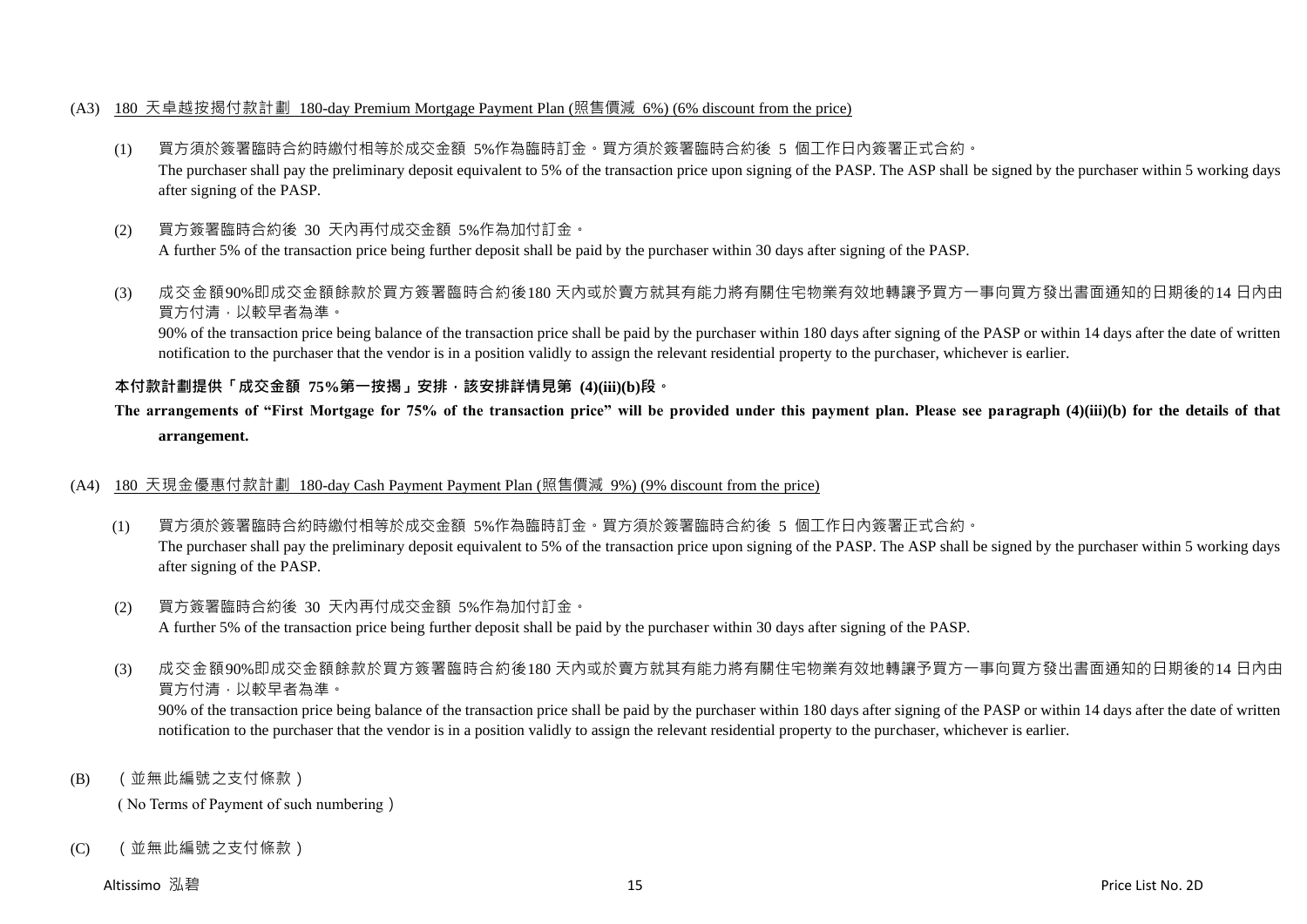( No Terms of Payment of such numbering)

(C1) (並無此編號之支付條款)

( No Terms of Payment of such numbering)

- (C2) 至輕鬆建築期付款計劃 Super Relax Stage Payment Plan (照售價減 5%) (5% discount from the price)
	- (1) 買方須於簽署臨時合約時繳付相等於成交金額 5%作為臨時訂金。買方須於簽署臨時合約後 5 個工作日內簽署正式合約。 The purchaser shall pay the preliminary deposit equivalent to 5% of the transaction price upon signing of the PASP. The ASP shall be signed by the purchaser within 5 working days after signing of the PASP.
	- (2) 買方簽署臨時合約後 60 天內再付成交金額 5%作為加付訂金。 A further 5% of the transaction price being further deposit shall be paid by the purchaser within 60 days after signing of the PASP.
	- (3) 買方簽署臨時合約後 90 天內再付成交金額 1%作為部份成交金額。 A further 1% of the transaction price being part payment of the transaction price shall be paid by the purchaser within 90 days after signing of the PASP.
	- (4) 買方簽署臨時合約後 120 天內再付成交金額 1%作為部份成交金額。 A further 1% of the transaction price being part payment of the transaction price shall be paid by the purchaser within 120 days after signing of the PASP.
	- (5) 買方簽署臨時合約後 150 天內再付成交金額 1%作為部份成交金額。 A further 1% of the transaction price being part payment of the transaction price shall be paid by the purchaser within 150 days after signing of the PASP.
	- (6) 買方簽署臨時合約後 180 天內再付成交金額 2%作為部份成交金額。 A further 2% of the transaction price being part payment of the transaction price shall be paid by the purchaser within 180 days after signing of the PASP.
	- (7) 成交金額 85%即成交金額餘款於賣方就其有能力將有關住宅物業有效地轉讓予買方一事向買方發出書面通知的日期後的 14 日內由買方付清。 85% of the transaction price being balance of the transaction price shall be paid by the purchaser within 14 days after the date of written notification to the purchaser that the vendor is in a position validly to assign the relevant residential property to the purchaser.

## **本付款計劃提供「成交金額 75%第一按揭」安排,該安排詳情見第 (4)(iii)(b)段。**

## **The arrangements of "First Mortgage for 75% of the transaction price" will be provided under this payment plan. Please see paragraph (4)(iii)(b) for the details of that arrangement.**

(C3) (並無此編號之支付條款)

( No Terms of Payment of such numbering)

## (C4) 建築期 1+2 按付款計劃 1 plus 2 mortgage with Stage Payment Plan (照售價減 4.5%) (4.5% discount from the price)

(1) 買方須於簽署臨時合約時繳付相等於成交金額 5%作為臨時訂金。買方須於簽署臨時合約後 5 個工作日內簽署正式合約。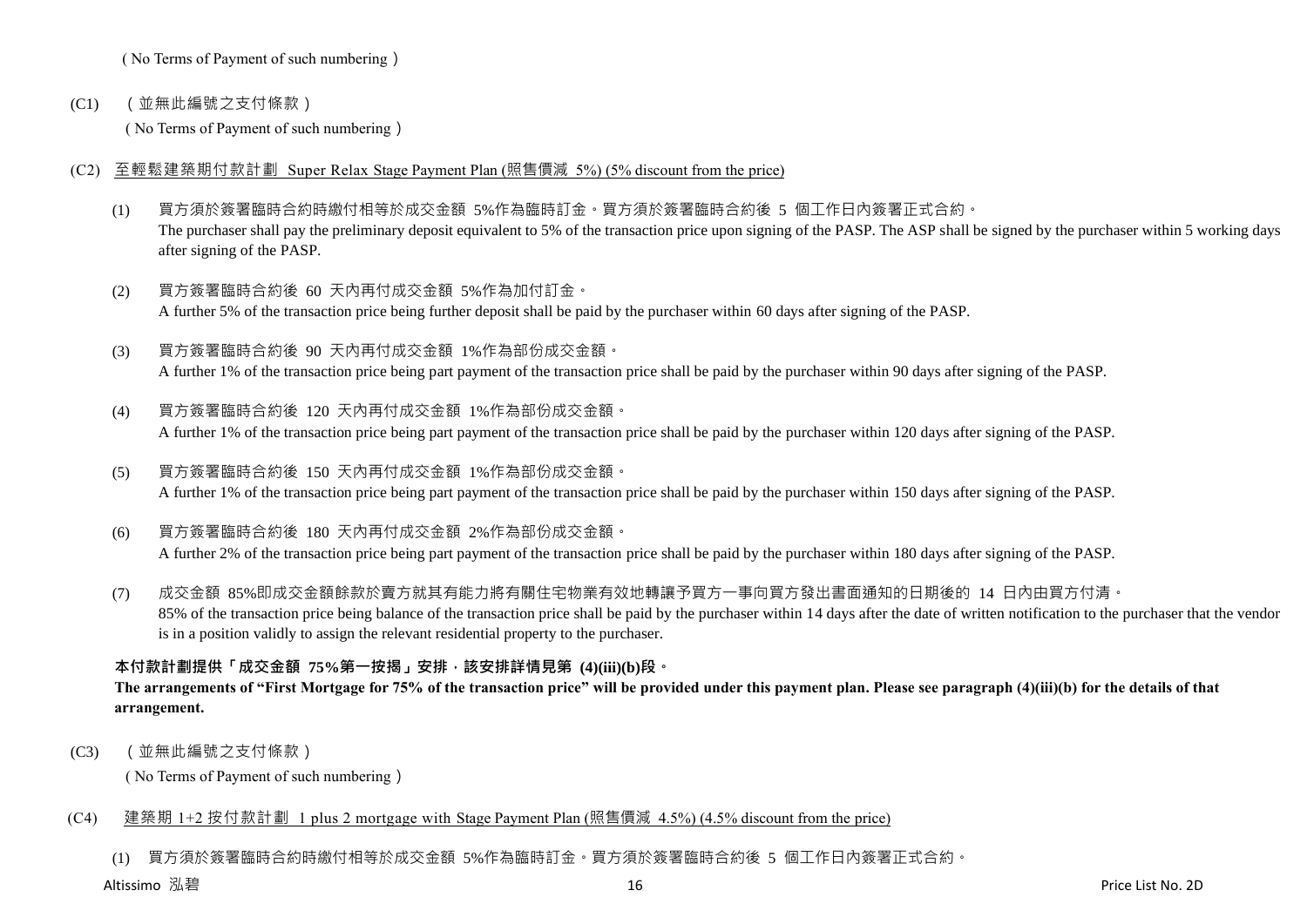The purchaser shall pay the preliminary deposit equivalent to 5% of the transaction price upon signing of the PASP. The ASP shall be signed by the purchaser within 5 working days after signing of the PASP.

- (2) 買方簽署臨時合約後 60 天內再付成交金額 5%作為加付訂金。 A further 5% of the transaction price being further deposit shall be paid by the purchaser within 60 days after signing of the PASP.
- (3) 買方簽署臨時合約後 90 天內再付成交金額 1%作為部份成交金額。 A further 1% of the transaction price being part payment of the transaction price shall be paid by the purchaser within 90 days after signing of the PASP.
- (4) 買方簽署臨時合約後 120 天內再付成交金額 1%作為部份成交金額。 A further 1% of the transaction price being part payment of the transaction price shall be paid by the purchaser within 120 days after signing of the PASP.
- (5) 買方簽署臨時合約後 150 天內再付成交金額 1%作為部份成交金額。 A further 1% of the transaction price being part payment of the transaction price shall be paid by the purchaser within 150 days after signing of the PASP.
- (6) 買方簽署臨時合約後 180 天內再付成交金額 2%作為部份成交金額。

A further 2% of the transaction price being part payment of the transaction price shall be paid by the purchaser within 180 days after signing of the PASP.

(7) 成交金額 85%即成交金額餘款於賣方就其有能力將有關住宅物業有效地轉讓予買方一事向買方發出書面通知的日期後的 14 日內由買方付清。 85% of the transaction price being balance of the transaction price shall be paid by the purchaser within 14 days after the date of written notification to the purchaser that the vendor is in a position validly to assign the relevant residential property to the purchaser.

## **本付款計劃提供「成交金額 75%第一按揭」安排,該安排詳情見第 (4)(iii)(b)段。**

**The arrangements of "First Mortgage for 75% of the transaction price" will be provided under this payment plan. Please see paragraph (4)(iii)(b) for the details of that arrangement.**

#### **本付款計劃提供「成交金額 10%第二按揭」安排,該安排詳情見第 (4)(iii)(c)段。**

**The arrangements of "Second Mortgage for 10% of the transaction price" will be provided under this payment plan. Please see paragraph (4)(iii)(c) for the details of that arrangement.**

- (C5) 5%首置建築期付款計劃 5% Easy-pay Stage Payment Plan (照售價減 5%) (5% discount from the price)
	- (1) 買方須於簽署臨時合約時繳付相等於成交金額 5%作為臨時訂金。買方須於簽署臨時合約後 5 個工作日內簽署正式合約。

The purchaser shall pay the preliminary deposit equivalent to 5% of the transaction price upon signing of the PASP. The ASP shall be signed by the purchaser within 5 working days after signing of the PASP.

- (2) 買方簽署臨時合約後 30 天內再付成交金額 1%作為加付訂金。 A further 1% of the transaction price being further deposit shall be paid by the purchaser within 30 days after signing of the PASP.
- (3) 買方簽署臨時合約後 90 天內再付成交金額 1%作為部份成交金額。

A further 1% of the transaction price being part payment of the transaction price shall be paid by the purchaser within 90 days after signing of the PASP.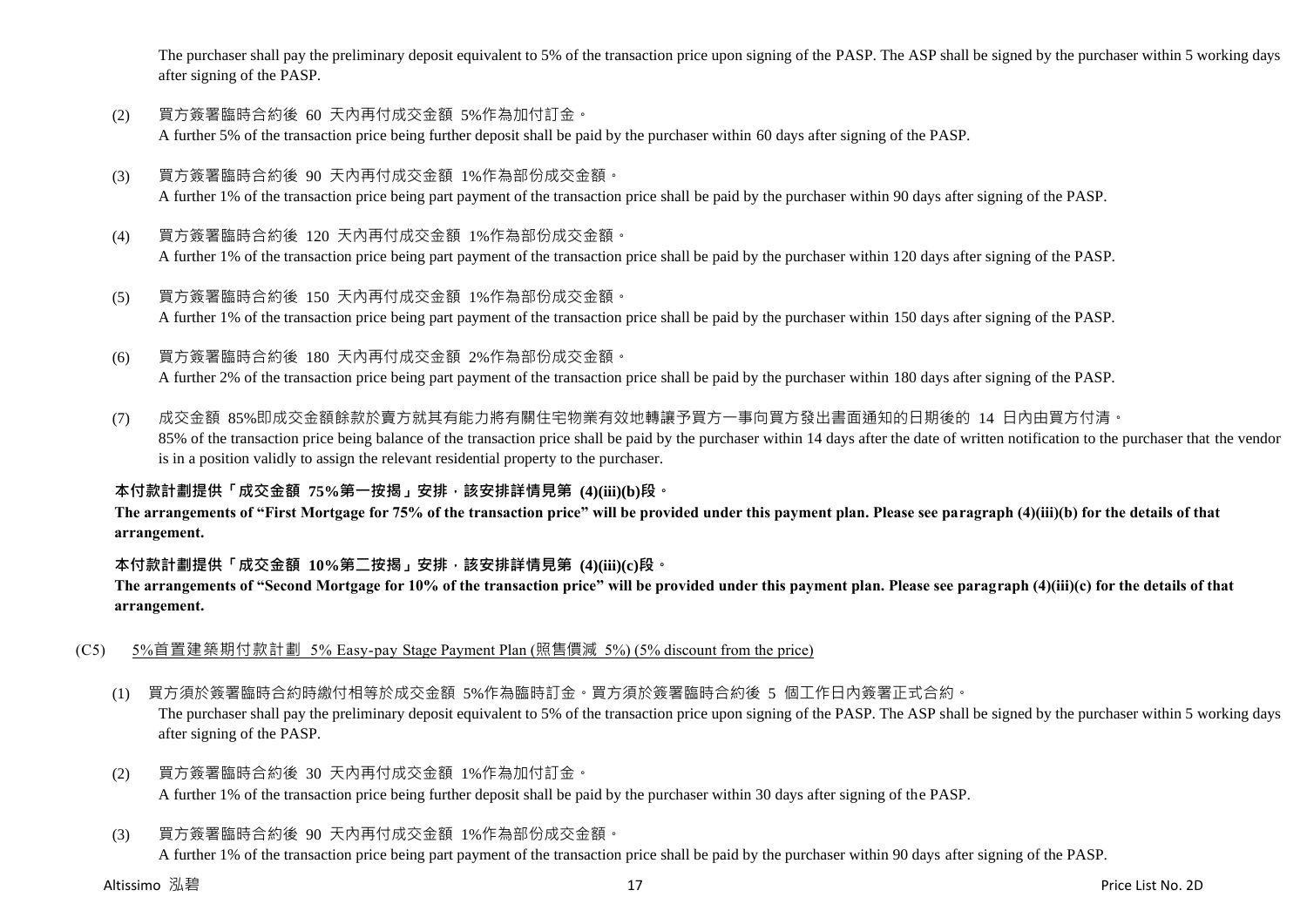- (4) 買方簽署臨時合約後 180 天內再付成交金額 1%作為部份成交金額。 A further 1% of the transaction price being part payment of the transaction price shall be paid by the purchaser within 180 days after signing of the PASP.
- (5) 買方簽署臨時合約後 240 天內再付成交金額 1%作為部份成交金額。 A further 1% of the transaction price being part payment of the transaction price shall be paid by the purchaser within 240 days after signing of the PASP.
- (6) 買方簽署臨時合約後 270 天內再付成交金額 1%作為部份成交金額。 A further 1% of the transaction price being part payment of the transaction price shall be paid by the purchaser within 270 days after signing of the PASP.
- (7) 成交金額 90%即成交金額餘款於賣方就其有能力將有關住宅物業有效地轉讓予買方一事向買方發出書面通知的日期後的 14 日內由買方付清。 90% of the transaction price being balance of the transaction price shall be paid by the purchaser within 14 days after the date of written notification to the purchaser that the vendor is in a position validly to assign the relevant residential property to the purchaser.

#### (C6) 5%首置建築期二按付款計劃 5% Easy-pay Mortgage Stage Payment Plan (照售價減 4%) (4% discount from the price)

- (1) 買方須於簽署臨時合約時繳付相等於成交金額 5%作為臨時訂金。買方須於簽署臨時合約後 5 個工作日內簽署正式合約。 The purchaser shall pay the preliminary deposit equivalent to 5% of the transaction price upon signing of the PASP. The ASP shall be signed by the purchaser within 5 working days after signing of the PASP.
- (2) 買方簽署臨時合約後 30 天內再付成交金額 1%作為加付訂金。 A further 1% of the transaction price being further deposit shall be paid by the purchaser within 30 days after signing of the PASP.
- (3) 買方簽署臨時合約後 90 天內再付成交金額 1%作為部份成交金額。 A further 1% of the transaction price being part payment of the transaction price shall be paid by the purchaser within 90 days after signing of the PASP.
- (4) 買方簽署臨時合約後 180 天內再付成交金額 1%作為部份成交金額。 A further 1% of the transaction price being part payment of the transaction price shall be paid by the purchaser within 180 days after signing of the PASP.
- (5) 買方簽署臨時合約後 240 天內再付成交金額 1%作為部份成交金額。

A further 1% of the transaction price being part payment of the transaction price shall be paid by the purchaser within 240 days after signing of the PASP.

- (6) 買方簽署臨時合約後 270 天內再付成交金額 1%作為部份成交金額。 A further 1% of the transaction price being part payment of the transaction price shall be paid by the purchaser within 270 days after signing of the PASP.
- (7) 成交金額 90%即成交金額餘款於賣方就其有能力將有關住宅物業有效地轉讓予買方一事向買方發出書面通知的日期後的 14 日內由買方付清。 90% of the transaction price being balance of the transaction price shall be paid by the purchaser within 14 days after the date of written notification to the purchaser that the vendor is in a position validly to assign the relevant residential property to the purchaser.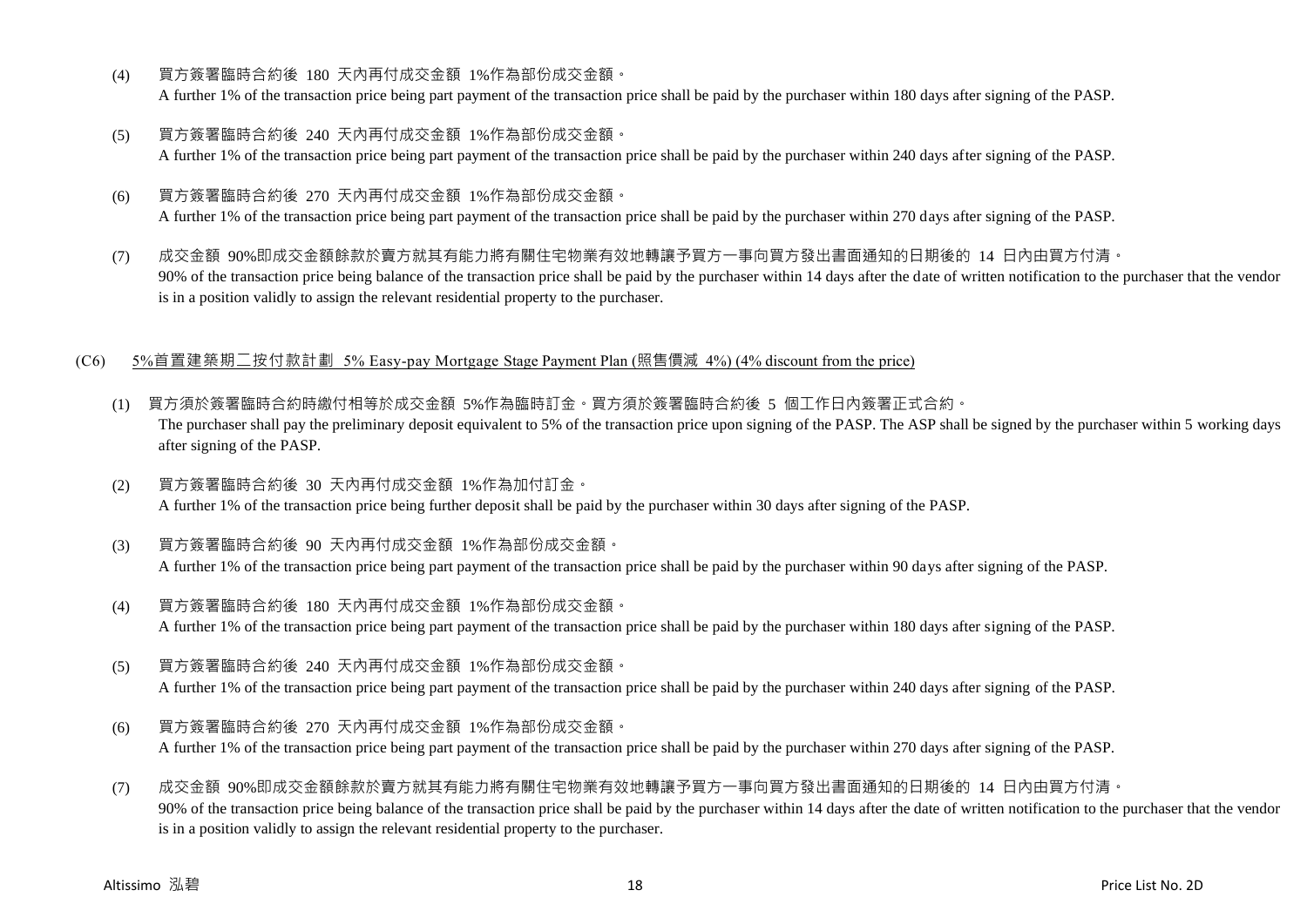## **本付款計劃提供「成交金額 30%第二按揭」安排,該安排詳情見第 (4)(iii)(d)段。**

**The arrangements of "Second Mortgage for 30% of the transaction price" will be provided under this payment plan. Please see paragraph (4)(iii)(d) for the details of that arrangement.**

- (C7) 2 年無憂回報補貼建築期付款計劃 2 -Year Hassle-free Cash-Return Subsidy Stage Payment Plan (照售價減 1.5%) (1.5% discount from the price)
	- (1) 買方須於簽署臨時合約時繳付相等於成交金額 5%作為臨時訂金。買方須於簽署臨時合約後 5 個工作日內簽署正式合約。

The purchaser shall pay the preliminary deposit equivalent to 5% of the transaction price upon signing of the PASP. The ASP shall be signed by the purchaser within 5 working days after signing of the PASP.

(2) 買方簽署臨時合約後 60 天內再付成交金額 5%作為加付訂金。

A further 5% of the transaction price being further deposit shall be paid by the purchaser within 60 days after signing of the PASP.

(3) 買方簽署臨時合約後 90 天內再付成交金額 5%作為部份成交金額。 A further 5% of the transaction price being part payment of the transaction price shall be paid by the purchaser within 90 days after signing of the PASP.

(4) 成交金額 85%即成交金額餘款於賣方就其有能力將有關住宅物業有效地轉讓予買方一事向買方發出書面通知的日期後的 14 日內由買方付清。 85% of the transaction price being balance of the transaction price shall be paid by the purchaser within 14 days after the date of written notification to the purchaser that the vendor is in a position validly to assign the relevant residential property to the purchaser.

#### (C8) 3 年無憂回報補貼建築期付款計劃 3 -Year Hassle-free Cash-Return Subsidy Stage Payment Plan (照售價減 2%) (2% discount from the price)

- (1) 買方須於簽署臨時合約時繳付相等於成交金額 5%作為臨時訂金。買方須於簽署臨時合約後 5 個工作日內簽署正式合約。 The purchaser shall pay the preliminary deposit equivalent to 5% of the transaction price upon signing of the PASP. The ASP shall be signed by the purchaser within 5 working days after signing of the PASP.
- (2) 買方簽署臨時合約後 60 天內再付成交金額 5%作為加付訂金。

A further 5% of the transaction price being further deposit shall be paid by the purchaser within 60 days after signing of the PASP.

(3) 買方簽署臨時合約後 90 天內再付成交金額 5%作為部份成交金額。

A further 5% of the transaction price being part payment of the transaction price shall be paid by the purchaser within 90 days after signing of the PASP.

(4) 成交金額 85%即成交金額餘款於賣方就其有能力將有關住宅物業有效地轉讓予買方一事向買方發出書面通知的日期後的 14 日內由買方付清。 85% of the transaction price being balance of the transaction price shall be paid by the purchaser within 14 days after the date of written notification to the purchaser that the vendor is in a position validly to assign the relevant residential property to the purchaser.

## (ii) **售價獲得折扣的基礎**

**The basis on which any discount on the price is available**

- (a) 見 4(i) See 4(i)
- (b) 「置業售價折扣」:額外售價 2%折扣優惠

## (只適用於 120 天現金優惠付款計劃、288 天輕鬆付款計劃、180 天卓越按揭付款計劃及 180 天現金優惠付款計劃)

"Home Purchase Price Discount": An extra 2% discount from the price.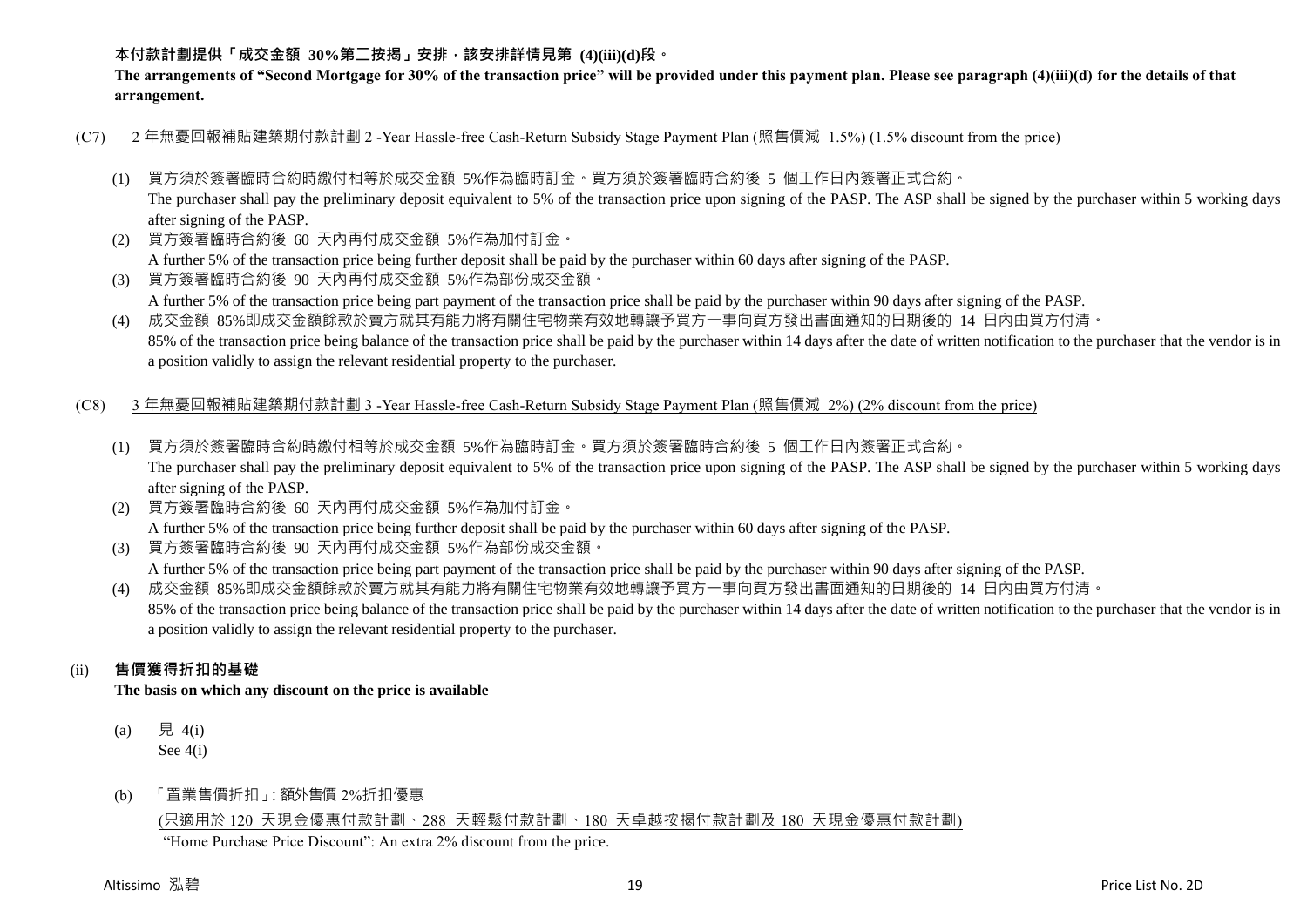(c) 「限時置業售價折扣」:於 2020 年 3 月 31 日或之前簽署臨時合約購買本價單中之指明住宅物業之買方可獲額外售價 4%折扣優惠。

(只適用於 5%首置建築期付款計劃、5%首置建築期二按付款計劃、2 年無憂回報補貼建築期付款計劃及 3 年無憂回報補貼建築期付款計劃)

"First Home Purchase Price Discount": An extra 4% discount from the price would be offered to the purchasers who sign the PASP to purchase a specified residential property listed in this price list on or before 31st March 2020.

(Only applicable to 5% Easy-pay Stage Payment Plan, 5% Easy-pay Mortgage Stage Payment Plan, 2 -Year Hassle-free Cash-Return Subsidy Stage Payment Plan and 3 -Year Hassle-free Cash-Return Subsidy Stage Payment Plan)

(d) 員工置業折扣 Staff Purchasing Discount

如買方(或構成買方之任何人士)屬任何「員工合資格人士」,並且沒有委任地產代理就購入住宅物業代其行事,可獲額外 5% 售價折扣優惠,折扣優惠受相關公司內 部條款約束。

If the purchaser (or any person comprising the purchaser) is a "Qualified Staff", provided that the purchaser did not appoint any estate agent to act for him/her in the purchase of the residential property, an extra 5% discount on the Price would be offered, subject to the internal regulation of Respective Related Parties.

「員工合資格人士」指碧桂園控股有限公司及其附屬公司、宏安集團有限公司及其附屬公司、宏安地產有限公司、位元堂藥業控股有限公司、易易壹金融集團有限公 司、中國農產品交易有限公司或中國建築國際集團及其附屬公司之任何董事、員工及其直系親屬(任何個人的配偶、父母、子女、兄弟及姐妹為該個人之「直系親屬」, 惟須提供令賣方滿意的有關證明文件 以茲證明有關關係,且賣方對是否存在近親關係保留最終決定權)。

"Qualified Staff" means any director or employee (and his/her close family member (a spouse, parent, child, brother and sister of a person is a "close family member" of that person provided that the relevant supporting documents to the satisfaction of the Vendor must be provided to prove the relationship concerned and that the Vendor reserves the final right to decide whether or not such relationship exists)) of any of Country Garden Holdings Company Limited and its subsidiaries, Wang On Group Limited and its subsidiaries, Wang On Properties Limited, Wai Yuen Tong Medicine Holdings Limited, Easy One Financial Group Limited, China Agri-Products Exchange Limited and China State Construction International Holdings Ltd. and its subsidiaries.

買方須在遞交購樓意向登記表格時或前提供令賣方滿意的證據証明其為「員工合資格人士」及(如適用)直系親屬關係,賣方就相關買方是否「員工合資格人士」及 (如適用)存在直系親屬關係有最終決定權,而賣方之決定為最終及對買方具有約束力。

The purchaser shall on or before submission of the Registration of Intent form on the spot provide evidence for proof of being a (if applicable) "Qualified Staff" to the satisfaction of the Vendor and in this respect the Vendor shall have absolute discretion and the Vendor's decision shall be final and binding on the purchaser.

## (iii) **可就購買發展項目中的指明住宅物業而連帶獲得的任何贈品、財務優惠或利益**

**Any gift, or any financial advantage or benefit, to be made available in connection with the purchase of a specified residential property in the Development**

- (a) 見 4(i) 及 4(ii) See  $4(i)$  and  $4(ii)$
- (b) 「成交金額 75%第一按揭」 "First Mortgage for 75% of the transaction price"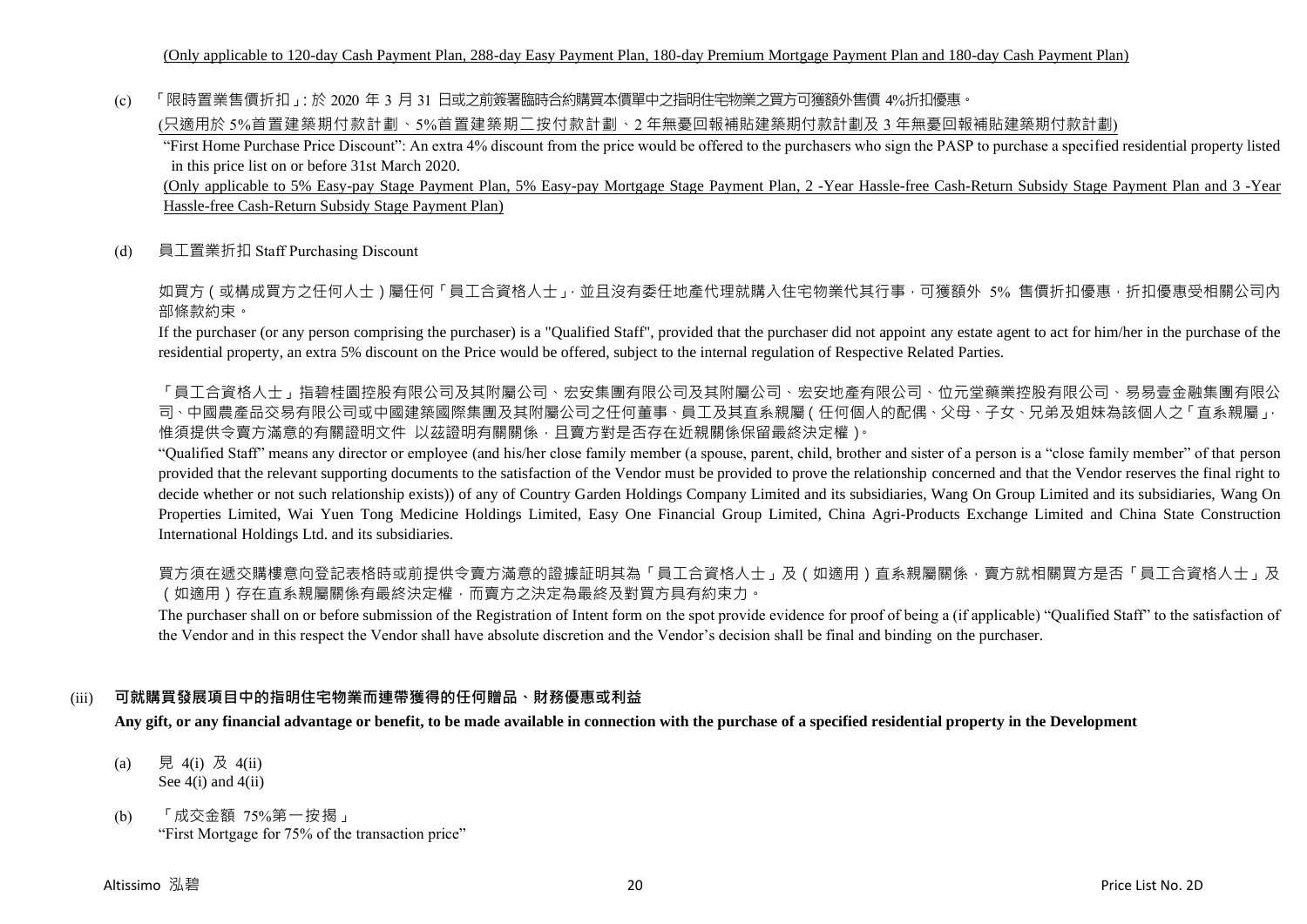#### **只適用於第(4)(i)(A3)、第(4)(i)(C2)段及第(4)(i)(C4)段之付款計劃。** Only applicable to the payment plan under paragraphs  $(4)(i)(A3)$ ,  $(4)(i)(C2)$  and  $(4)(i)(C4)$ .

買方可向賣方介紹之財務機構或賣方指定的其它公司(「介紹之第一承按人」)申請最高達成交金額之 75%之第一按揭(「第一按揭貸款」)。第一按揭貸款及其申請受以下 條款及條件規限:

The purchaser may apply to the financial institution referred by the Vendor or any other company designated by the Vendor (the "Referred First Mortgagee") for first mortgage with a maximum loan amount equivalent to 75% of the transaction price (the "First Mortgage Loan"). The First Mortgage and its application are subject to the following terms and conditions:

(1) 買方必須於付清成交金額餘款之日起計最少 60 日前以指定的申請書向介紹之第一承按人申請第一按揭貸款。

The purchaser shall by prescribed form apply to the Referred First Mortgagee for the First Mortgage Loan, not less than 60 days before the due date of payment of the balance of the transaction price.

- (2) 買方須依照介紹之第一承按人之要求提供足夠之入息證明文件。 The purchaser shall provide sufficient proof of income in accordance with the requirements of the Referred First Mortgagee.
- (3) 買方須以所購之發展項目住宅物業之第一衡平法按揭及第一法定按揭作抵押。 The First Mortgage Loan shall be secured by a first equitable mortgage and a first legal mortgage over the residential property in the Development purchased by the purchaser.
- (4) 第一按揭貸款年期最長為 25年。 The maximum tenor of the First Mortgage Loan shall not exceed 25 years.
- (5) 第一按揭貸款首 24 個月之年利率以介紹之第一承按人引用之最優惠利率(P)減 2% (P-2%)計算。其後的年利率以最優惠利率(P)加 2.375%(P+2.375%)計算。P 為 浮動利率,於本價單日期 P 為每年 5.375%。最終按揭利率以介紹之第一承按人審批結果而定,賣方並無就其作出,亦不得被視為就其作出任何不論明示或隱含 之陳述、承諾或保證。

The interest rate of the first 24 months of the First Mortgage Loan shall be Prime Rate (P) quoted by the Referred First Mortgagee minus 2% (P-2%). The interest rate for the rest of the term of the First Mortgage Loan shall be Prime Rate (P) plus 2.375% (P+2.375%). P is subject to fluctuation. P as at the date of this price list is 5.375% per annum. The final mortgage rate will be subject to final approval by the Referred First Mortgagee. No representation, undertaking or warranty, whether express or implied, is given, or shall be deemed to have been given by the Vendor in respect thereof.

(6) 第一按揭貸款之文件必須由介紹之第一承按人指定之律師行辦理,並由買方負責有關律師費用及其他開支。

All legal documents in relation to the First Mortgage Loan must be prepared by the solicitors' firm designated by the Referred First Mortgagee. All legal costs and other expenses incurred shall be paid by the Purchaser.

(7) 買方於決定選擇此安排前,請先向介紹之第一承按人查詢清楚按揭條款及條件、批核條件及申請手續。

The purchaser is advised to enquire with the Referred First Mortgagee on details of the terms and conditions of the mortgage, approval conditions and application procedures of the First Mortgage before choosing this arrangement.

(8) 第一按揭貸款條款及批核條件僅供參考,介紹之第一承按人保留不時更改第一按揭貸款條款及批核條件的權利。

The terms and conditions and approval conditions of the First Mortgage Loan are for reference only, the Referred First Mortgagee reserves the right to change the terms and conditions and approval conditions of the First Mortgage Loan from time to time as it sees fit.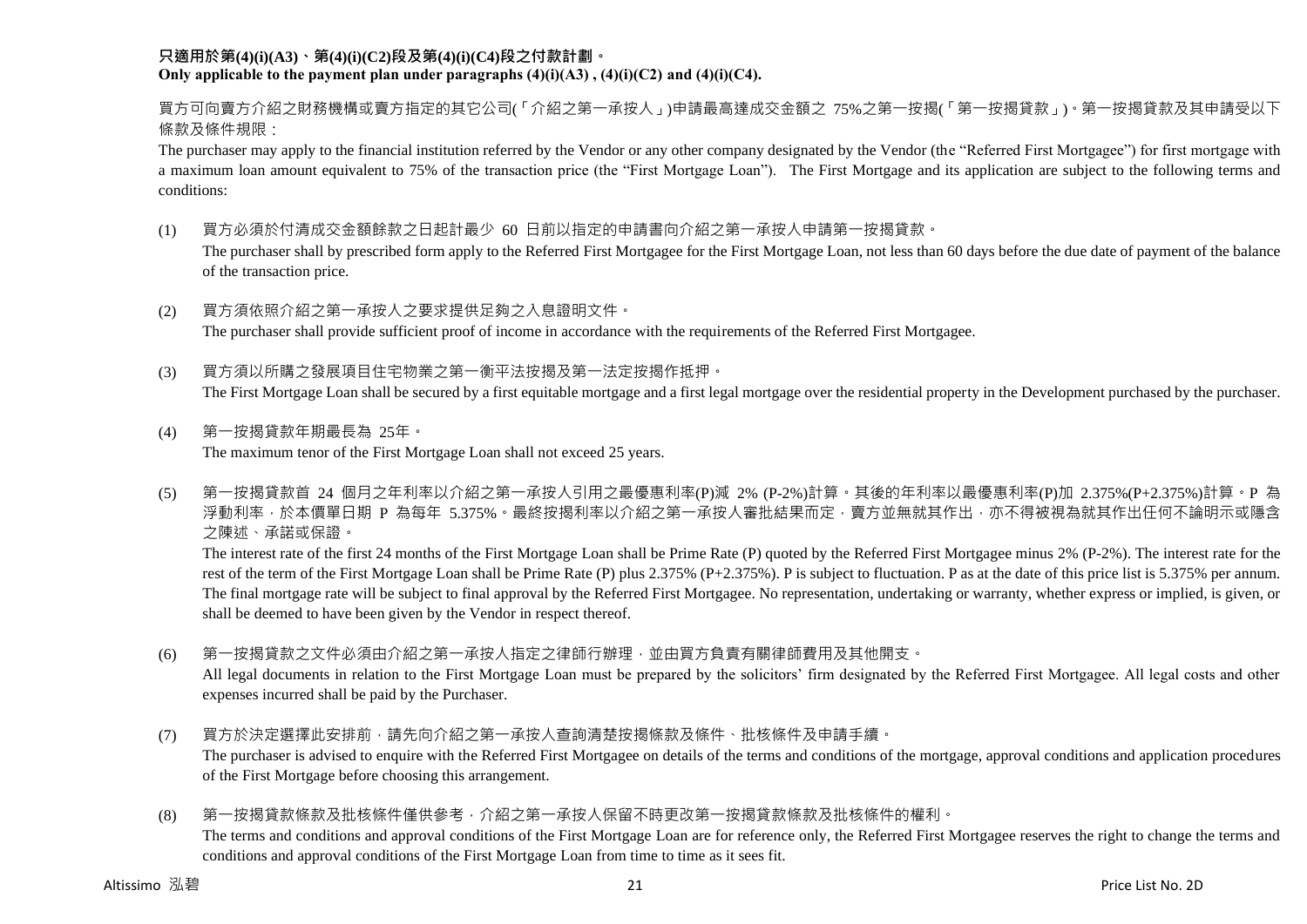(9) 有關第一按揭貸款之批核與否及借貸條款以介紹之第一承按人之最終決定為準,與賣方無關,且於任何情況賣方均無需為此負責。賣方並無或不得被視為就第 按揭貸款之按揭條款及條件以及申請之批核作出任何不論明示或隱含之陳述、承諾或保證。不論貸款獲批與否,買方仍須按正式合約完成交易及付清成交金額餘 款。

The terms and conditions and the approval of applications for the First Mortgage Loan are subject to the final decision of the Referred First Mortgagee, and are not related to the Vendor (who shall under no circumstances be responsible therefor). No representation, undertaking or warranty, whether express or implied, is given, or shall be deemed to have been given by Vendor in respect of the terms and conditions and the approval of applications for the First Mortgage Loan. Regardless the First Mortgage Loan is granted or not, the purchaser(s) shall complete the sale and purchase in accordance with the ASP and pay the balance of the transaction price.

(c) 「成交金額 10%第二按揭」 "Second Mortgage for 10% of the transaction price"

## **只適用於第(4)(i)(C4)段之付款計劃。**

#### **Only applicable to the payment plans under paragraphs (4)(i)(C4).**

## 買方可向賣方介紹之財務機構或賣方指定的其它公司(「介紹之第二承按人」) 申請最高達成交額之 10%之第二按揭,基本條款如下:

The Purchaser may apply to the financial institution referred by the Vendor or any other company designated by the Vendor (the "Referred Second Mortgagee") for second mortgage with a maximum loan amount equivalent to 10% of the Transaction Price (the "Second Mortgage"). The Second Mortgage and its application are subject to the following terms and conditions:

(1) 買方必須於付清成交金額餘款之日起計最少 60 日前以指定的申請書向介紹之第二承按人申請按揭貸款。

The purchaser(s) shall by prescribed form apply to the Referred Second Mortgagee for mortgage loan, not less than 60 days before the due date of payment of the balance of the transaction price.

(2) 買方須依照介紹之第二承按人之要求提供足夠之入息證明文件。

The purchaser shall provide sufficient proof of income in accordance with the requirements of the Referred Second Mortgagee.

(3) 第二按揭貸款年期最長為 5 年或與第一按揭貸款同等年期,以較短者為準

The maximum tenor of second mortgage loan shall be 5 years or the same tenor of first mortgage loan, whichever is the shorter.

(4) 第二按揭首 24 個月之年利率以介紹之第二承按人引用之最優惠利率(P)減 2.75% (P-2.75%)計算。其後的年利率以最優惠利率(P)加2.375%(P+2.375%)計算。P為 浮動利率,於本價單日期 P 為每年 5.375%。最終按揭利率以介紹之第二承按人審批結果而定,賣方並無就其作出,亦不得被視為就其作出任何不論明示或隱含 之陳述、承諾或保證。

The interest rate of the first 24 months of the Second Mortgage shall be Prime Rate (P) quoted by the Referred Second Mortgagee minus 2.75% (P-2.75%). The interest rate for the rest of the term of the Second Mortgage shall be Prime Rate (P) plus 2.375% (P+2.375%). P is subject to fluctuation. P as at the date of this price list is 5.375% per annum. The final mortgage rate will be subject to final approval by the Referred Second Mortgagee. No representation, undertaking or warranty, whether express or implied, is given, or shall be deemed to have been given by the Vendor in respect thereof.

- (5) 第<sup>一</sup>按揭貸款最高金額為成交金額的 10%,惟第一按揭貸款及第<sup>一</sup>按揭貸款總金額不可超過成交金額或有關住宅物業的估價 (以較低者為進) 的 85%。 The maximum second mortgage loan amount shall be 10% of the transaction price, but the total amount of the first mortgage loan and the second mortgage loan together shall not exceed 85% of the transaction price or the valuation of the relevant residential property, whichever is the lower.
- (6) 第一按揭貸款銀行須為介紹之第二承按人所指定之銀行,買方並須首先得到該銀行書面同意辦理第二按揭貸款。 The first mortgagee bank shall be one which is nominated by the Referred Second Mortgagee. The purchaser(s) shall obtain the prior written consent from the first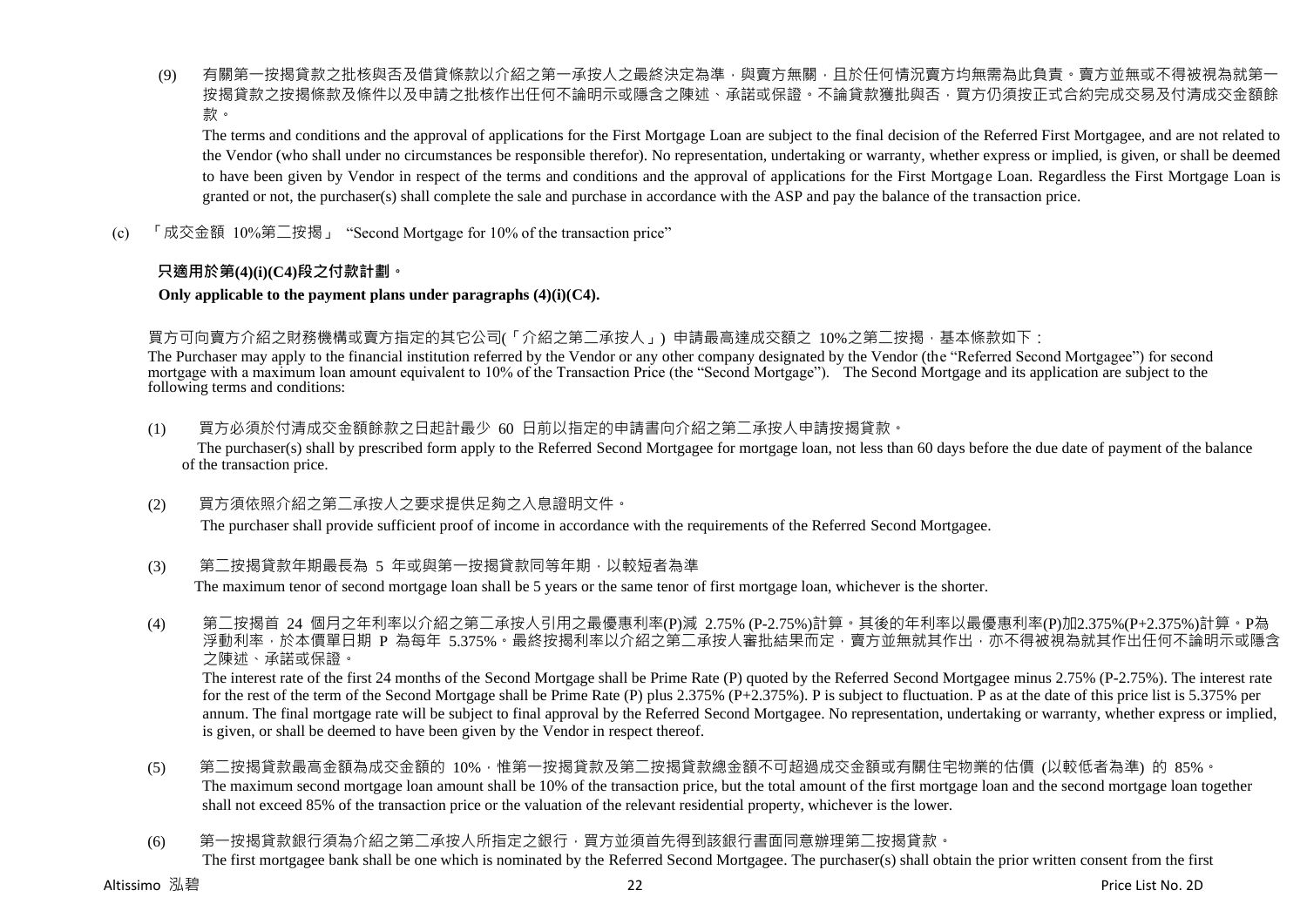mortgagee bank for the application of second mortgage loan.

- (7) 第一按揭貸款及第二按揭貸款申請將由有關承按機構獨立處理。 The applications for first mortgage loan and the second mortgage loan will be processed by the relevant mortgagees independently.
- (8) 所有第二按揭貸款及其相關擔保之法律文件必須由介紹之第二承按人指定律師行辦理,買方及其擔保人(如有) 須支付所有第二按揭貸款及其擔保相關之律師費及 雜費。

All legal documents of the second mortgage loan and its related guarantee shall be handled by the solicitors designated by the Referred Second Mortgagee and all legal costs and disbursement relating thereto shall be borne by the purchaser(s) and his/her/their guarantor(s) (if any).

(9) 第<sup>一</sup>按揭貸款批出與否及其條款,介紹之第<sup>一</sup>承按人有最終決定權,其決定與賣方無關,賣方亦無需為此負責。不論貸款獲批與否,買方仍須按正式合約完成交 易及付清成交金額餘款。

The approval or disapproval of the second mortgage loan and terms thereof are subject to the final decision of the Referred Second Mortgagee. The decision is not related to the vendor and the vendor shall not be responsible therefor. Regardless the loan is granted or not, the purchaser(s) shall complete the sale and purchase in accordance with the ASP and pay the balance of the transaction price.

- (10) 第二按揭貸款受其他條款及細則約束。 The second mortgage loan is subject to other terms and conditions.
- (d) 「成交金額 30%第二按揭」 "Second Mortgage for 30% of the transaction price"

## **只適用於第(4)(i)(C6)段之付款計劃。**

**Only applicable to the payment plans under paragraphs (4)(i)(C6).**

買方可向賣方介紹之財務機構或賣方指定的其它公司(「介紹之第二承按人」) 申請最高達成交額之 30%之第二按揭,基本條款如下:

The Purchaser may apply to the financial institution referred by the Vendor or any other company designated by the Vendor (the "Referred Second Mortgagee") for second mortgage with a maximum loan amount equivalent to 30% of the Transaction Price (the "Second Mortgage"). The Second Mortgage and its application are subject to the following terms and conditions:

- (1) 買方必須於付清成交金額餘款之日起計最少 60 日前以指定的申請書向介紹之第二承按人申請按揭貸款。 The purchaser(s) shall by prescribed form apply to the Referred Second Mortgagee for mortgage loan, not less than 60 days before the due date of payment of the balance of the transaction price.
- (2) 買方須依照介紹之第二承按人之要求提供足夠之入息證明文件。

The purchaser shall provide sufficient proof of income in accordance with the requirements of the Referred Second Mortgagee.

(3) 第二按揭貸款年期最長為 5 年或與第一按揭貸款同等年期,以較短者為準

The maximum tenor of second mortgage loan shall be 5 years or the same tenor of first mortgage loan, whichever is the shorter.

(4) 第二按揭首 24 個月之年利率以介紹之第二承按人引用之最優惠利率(P)減 2.75% (P-2.75%)計算。其後的年利率以最優惠利率(P)加2.375%(P+2.375%)計算。P為 浮動利率,於本價單日期 P 為每年 5.375%。最終按揭利率以介紹之第二承按人審批結果而定,賣方並無就其作出,亦不得被視為就其作出任何不論明示或隱含 之陳述、承諾或保證。 The interest rate of the first 24 months of the Second Mortgage shall be Prime Rate (P) quoted by the Referred Second Mortgagee minus 2.75% (P-2.75%). The interest rate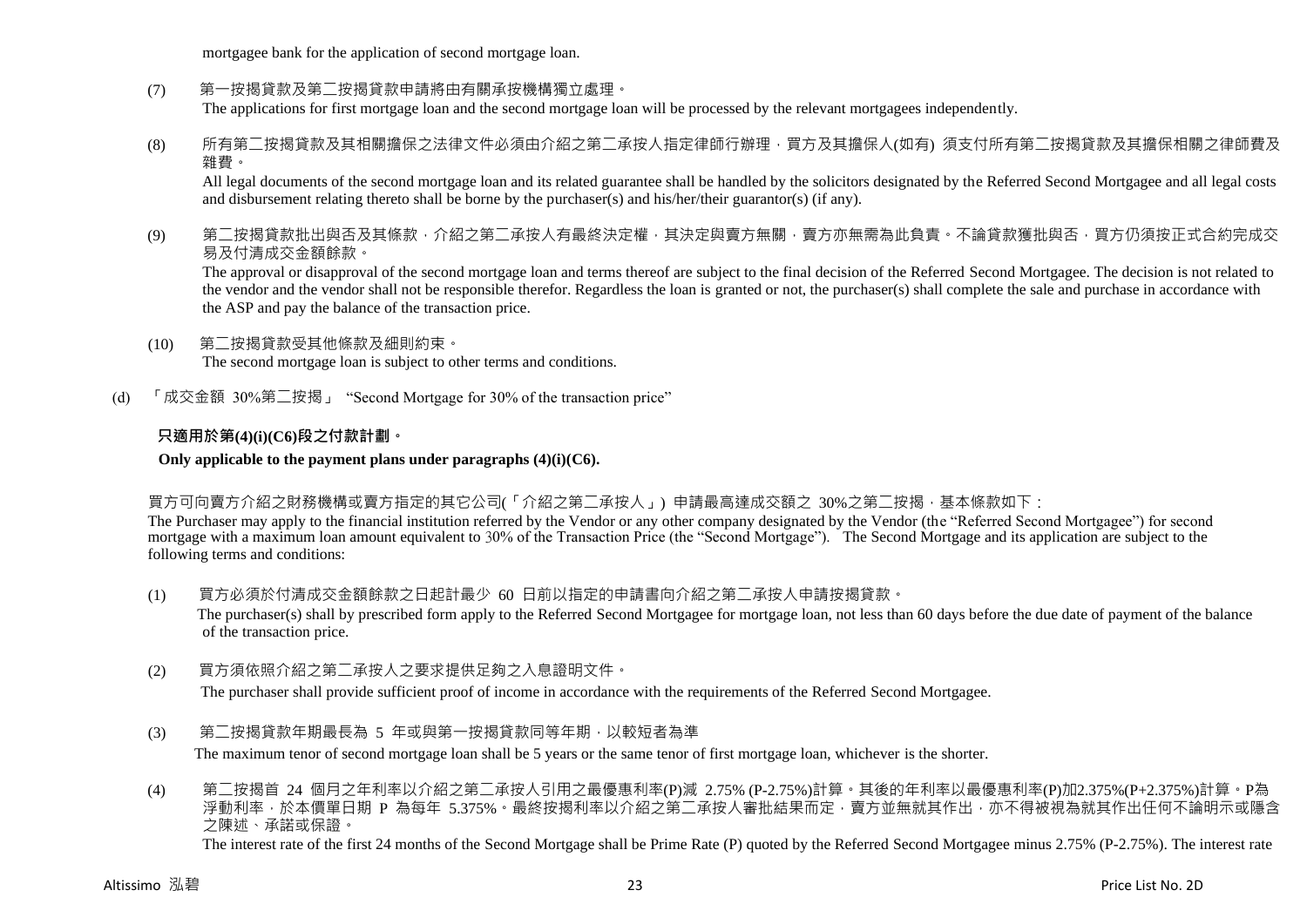for the rest of the term of the Second Mortgage shall be Prime Rate (P) plus 2.375% (P+2.375%). P is subject to fluctuation. P as at the date of this price list is 5.375% per annum. The final mortgage rate will be subject to final approval by the Referred Second Mortgagee. No representation, undertaking or warranty, whether express or implied, is given, or shall be deemed to have been given by the Vendor in respect thereof.

- (5) 第二按揭貸款最高金額為成交金額的 30%,惟第一按揭貸款及第二按揭貸款總金額不可超過成交金額或有關住宅物業的估價 (以較低者為準) 的 80%。 The maximum second mortgage loan amount shall be 30% of the transaction price, but the total amount of the first mortgage loan and the second mortgage loan together shall not exceed 80% of the transaction price or the valuation of the relevant residential property, whichever is the lower.
- (6) 第一按揭貸款銀行須為介紹之第二承按人所指定之銀行,買方並須首先得到該銀行書面同意辦理第二按揭貸款。 The first mortgagee bank shall be one which is nominated by the Referred Second Mortgagee. The purchaser(s) shall obtain the prior written consent from the first mortgagee bank for the application of second mortgage loan.
- (7) 第一按揭貸款及第二按揭貸款申請將由有關承按機構獨立處理。 The applications for first mortgage loan and the second mortgage loan will be processed by the relevant mortgagees independently.
- (8) 所有第二按揭貸款及其相關擔保之法律文件必須由介紹之第二承按人指定律師行辦理,買方及其擔保人(如有)須支付所有第二按揭貸款及其擔保相關之律師費及 雜費。

All legal documents of the second mortgage loan and its related guarantee shall be handled by the solicitors designated by the Referred Second Mortgagee and all legal costs and disbursement relating thereto shall be borne by the purchaser(s) and his/her/their guarantor(s) (if any).

(9) 第二按揭貸款批出與否及其條款,介紹之第二承按人有最終決定權,其決定與賣方無關,賣方亦無需為此負責。不論貸款獲批與否,買方仍須按正式合約完 成交易及付清成交金額餘款。

The approval or disapproval of the second mortgage loan and terms thereof are subject to the final decision of the Referred Second Mortgagee. The decision is not related to the vendor and the vendor shall not be responsible therefor. Regardless the loan is granted or not, the purchaser(s) shall complete the sale and purchase in accordance with the ASP and pay the balance of the transaction price.

- (10) 第二按揭貸款受其他條款及細則約束。 The second mortgage loan is subject to other terms and conditions.
- (e) 「首**2**年每年3厘回報補貼優惠 "First Two Year Return Subsidy at 3% p.a. Benefit "

(只適用於選擇支付計劃 (4)(i)(C7)的買方)

Only applicable to the payment plans under paragraphs  $(4)(i)(C7)$ .

受限於相關交易文件條款及條件(包括但不限於買方須依照買賣合約訂定的日期付清每一期樓款及售價餘款#,由完成買賣日翌日起計為期2 年,買方每月可獲一筆現金 .<br>補貼,每月補貼金額相等於售價乘以3%除以12。於上述補貼期間,現金補貼將於每月的第一個工作天存入買方於香港持牌銀行開立之戶口 (或以其他由賣方決定的方 式支付)。

Subject to the terms and conditions of the relevant transaction documents (including without limitation that the Purchaser shall settle each part payment and the balance of the Purchase Price# according to the respective dates stipulated in the agreement for sale and purchase), monthly subsidy will be given to the Purchaser for a two-year period from the date immediately after the Completion Date. The amount of the monthly subsidy is equivalent to the Purchase Price times 3% divide by 12 months. The monthly subsidy will be deposited directly into the purchaser's bank account maintained with a licenced bank in Hong Kong (or in any other manner as the Vendor may decide) on the 1st working day of each calendar month during the aforesaid subsidy period.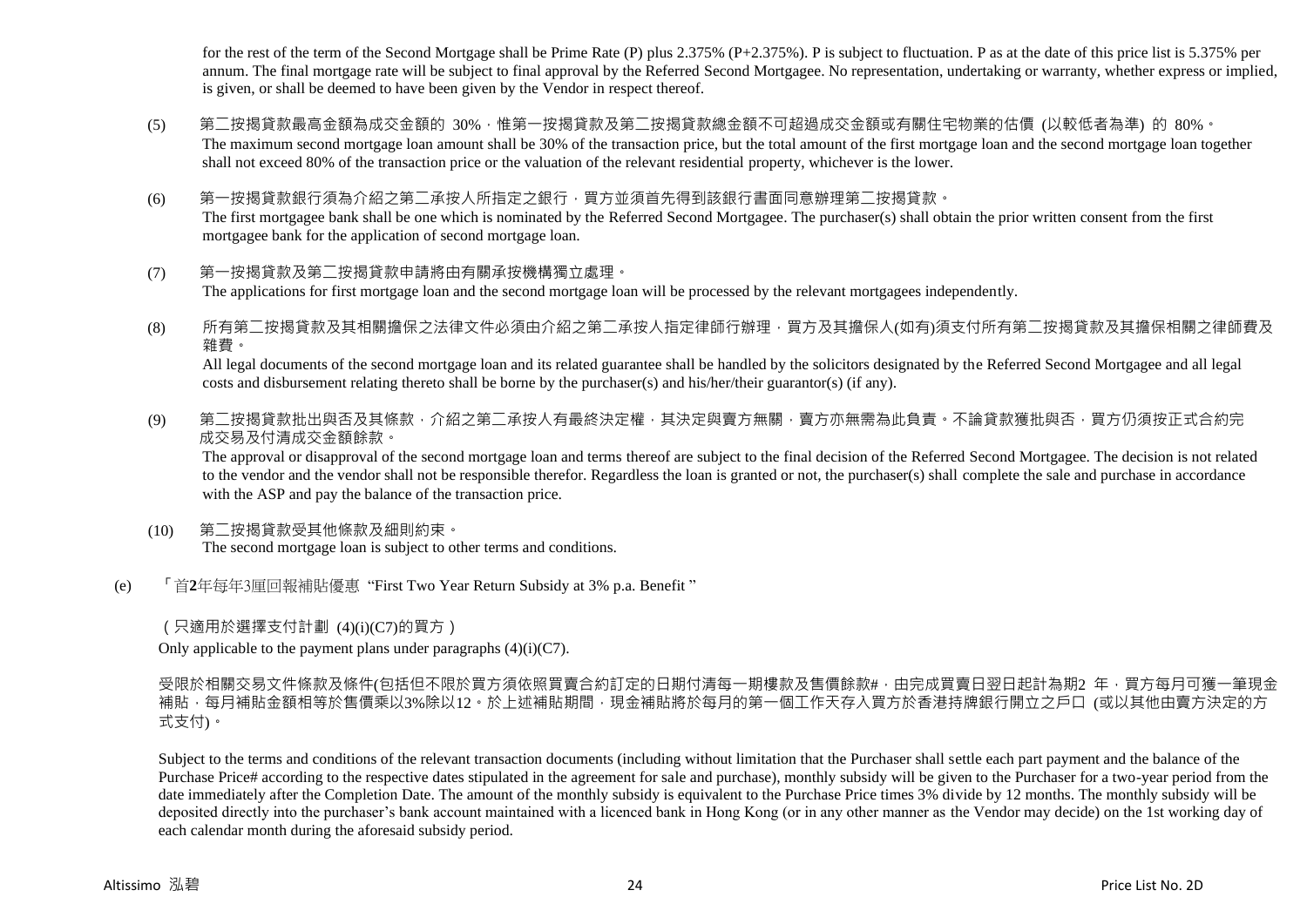### **#** 以賣方代表律師實際收到款項日期計算

# the actual date of payment(s) received by the Vendor's solicitors shall be considered as the date of settlement of payment by the Purchaser.

#### (f) 「首**3**年每年2厘回報補貼優惠 "First Three Year Return Subsidy at 2% p.a. Benefit "

### (只適用於選擇支付計劃 (4)(i)(C8)的買方)

Only applicable to the payment plans under paragraphs  $(4)(i)(C8)$ .

受限於相關交易文件條款及條件(包括但不限於買方須依照買賣合約訂定的日期付清每一期樓款及售價餘款#,由完成買賣日翌日起計為期3 年,買方每月可獲一筆現金 補貼,每月補貼金額相等於售價乘以2%除以12。於上述補貼期間,現金補貼將於每月的第一個工作天存入買方於香港持牌銀行開立之戶口 (或以其他由賣方決定的方 式支付)。

Subject to the terms and conditions of the relevant transaction documents (including without limitation that the Purchaser shall settle each part payment and the balance of the Purchase Price# according to the respective dates stipulated in the agreement for sale and purchase), monthly subsidy will be given to the Purchaser for a three-year period from the date immediately after the Completion Date. The amount of the monthly subsidy is equivalent to the Purchase Price times 2% divide by 12 months. The monthly subsidy will be deposited directly into the purchaser's bank account maintained with a licenced bank in Hong Kong (or in any other manner as the Vendor may decide) on the 1st working day of each calendar month during the aforesaid subsidy period.

#### **#** 以賣方代表律師實際收到款項日期計算

# the actual date of payment(s) received by the Vendor's solicitors shall be considered as the date of settlement of payment by the Purchaser.

(g) 提前收樓裝修優惠 Early Occupation for Fitting-out Benefit

買方可選擇獲取提前收樓裝修優惠(「該優惠」)。買方如決定選擇獲取該優惠,在付清全部成交金額的前提下,可於2020年8月1日或之後向賣方提出書面申請該優 惠。在賣方批准申請後,買方須簽署有關在所購住宅物業買賣成交前佔用該物業之許可協議(「許可協議」)(格式及內容由賣方訂明,買方不得要求任何修改), 主要條款如下:

The Purchaser may opt for obtaining the Early Occupation for Fitting-out Benefit (the "Benefit"). If the Purchaser decides to opt for obtaining the Benefit, then on the condition that the Purchaser has fully paid all the transaction price, the Purchaser may submit written application to the Vendor for the Benefit on or after 1 August 2020. Once the application is approved by the Vendor, the Purchaser shall execute a Licence Agreement (the "Licence Agreement") for occupation of the residential property purchased before completion of sale and purchase of the same (in such form and substance as the Vendor may prescribe and the Purchaser shall not request any amendment thereto), the principal terms of which are as follows:

1. 許可佔用期由賣方就有關發展項目之佔用許可證已發出且賣方能將該住宅物業交予買方一事向買方發出書面通知的日期後第 60 日開始,至該住宅物業買賣之成交 日期為止;

The licence period shall commence from the 60th day after the date of the Vendor's written notice to the Purchaser that the Occupation Permit in respect of the Development has been issued and that the Vendor is in a position to hand over the residential property to the Purchaser, and until the date of completion of sale and purchase of the residential property;

#### 2. 許可佔用期内,買方只可就該住宅物業進行裝修工程。買方不得遷入居住該住宅物業,亦不得容許或容忍他人遷入居住該住宅物業。

The user of the residential property during the licence period shall be limited to fitting-out works of the residential property only. The Purchaser shall not reside in the residential property nor shall permit or suffer other person(s) to reside therein.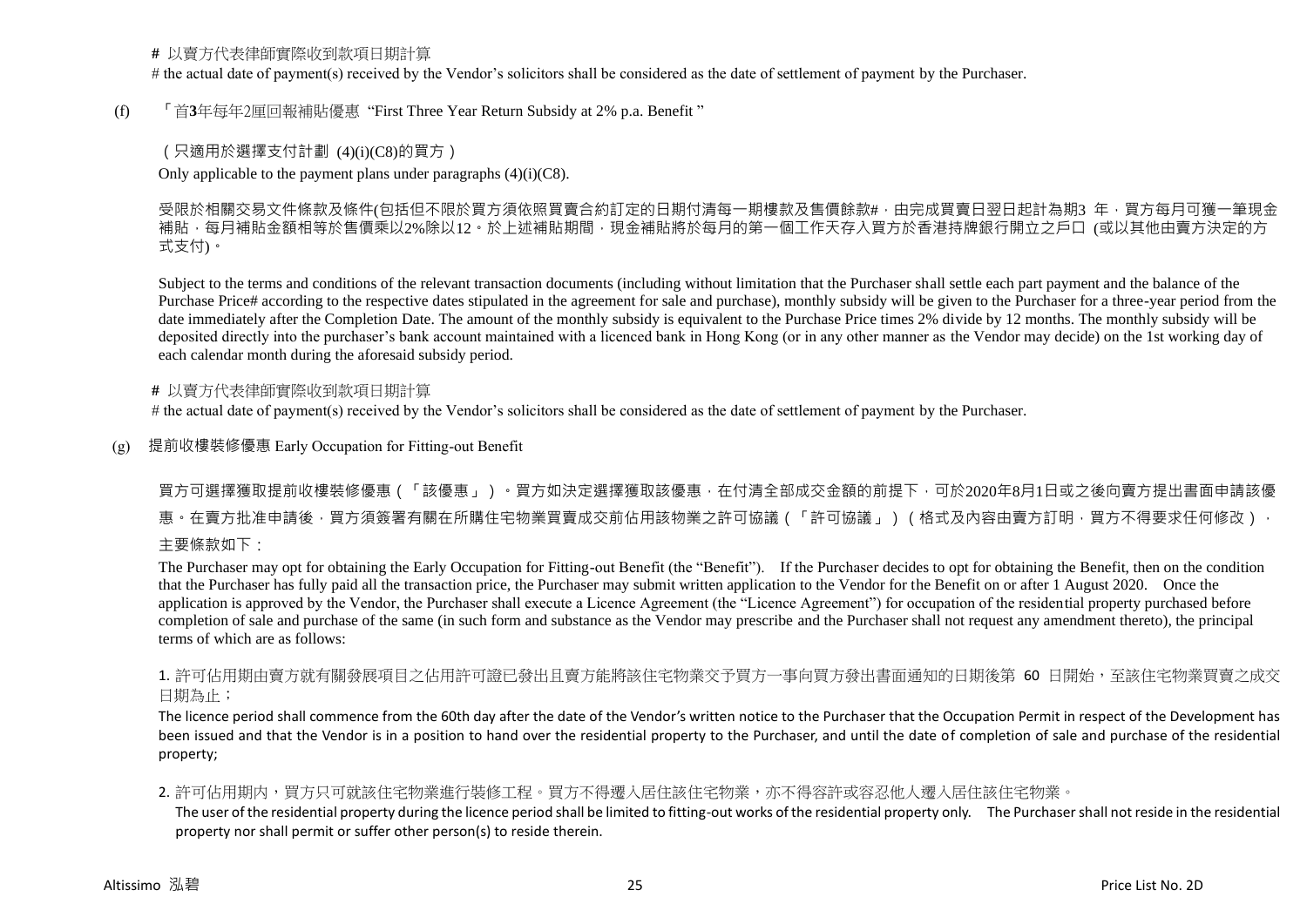3. 許可佔用期之許可費用金額為港幣10元,於簽署許可協議時支付。

The licence fee during the licence period shall be HK\$10.00, payable upon signing of the Licence Agreement.

4. 買方必須負責繳付許可協議之印花稅裁定費及印花稅(如有)、準備和簽署許可協議所需之所有律師費。賣方將負責繳付許可佔用期內該住宅物業之管理費、差餉、 地租、公用事業服務收費、公用事業服務按金及其它開支等(如有)。

The Purchaser shall be responsible to pay for the stamp duty adjudication fee and stamp duty (if any) on the Licence Agreement, the legal costs for the preparation and execution of the Licence Agreement. The Vendor will be responsible to pay for the management fees, government rates and rents, utilities charges, utilities deposits and all other outgoings, etc. (if any) of the residential property during the licence period.

詳情以相關交易文件條款作準。

Subject to the terms and conditions of the relevant transaction documents.

## (iv) **誰人負責支付買賣該發展項目中的指明住宅物業的有關律師費及印花稅**

**Who is liable to pay the solicitors' fees and stamp duty in connection with the sale and purchase of a specified residential property in the Development**

(a) 如買方選用賣方代表律師處理買賣合約、按揭及轉讓契,賣方同意支付買賣合約及轉讓契兩項法律文件之律師費用。如買方選擇另聘代表律師處理買賣合約、按揭及轉 讓契,買方及賣方須各自負責有關買賣合約及轉讓契兩項法律文件之律師費用。

If the purchaser appoints the vendor's solicitors to handle the agreement for sale and purchase, mortgage and assignment, the vendor agrees to bear the legal cost of the agreement for sale and purchase and the assignment. If the purchaser chooses to instruct his own solicitors to handle the agreement for sale and purchase, mortgage or assignment, each of the vendor and purchaser shall pay his own solicitors' legal fees in respect of the agreement for sale and purchase and the assignment.

(b) 買方須支付一概有關臨時買賣合約、買賣合約及轉讓契的印花稅(包括但不限於任何買方提名書或轉售(如有)的印花稅、額外印花稅、買家印花稅及任何與過期繳付任何 印花稅有關的罰款、利息及附加費等)。

All stamp duties on the preliminary agreement for sale and purchase, the agreement for sale and purchase and the assignment (including without limitation any stamp duty on, if any, nomination or sub-sale, any special stamp duty, any buyer's stamp duty and any penalty, interest and surcharge, etc. for late payment of any stamp duty) will be borne by the purchaser.

## (v) **買方須爲就買賣該發展項目中的指明住宅物業簽立任何文件而支付的費用**

**Any charges that are payable by a purchaser for execution of any document in relation to the sale and purchase of a specified residential property in the Development**

右關其他法律文件之律師費如:附加合約、買方提名書、有關樓宇交易之批地文件、大廈公契及其他樓契之核證費、杳冊費、註冊費、圖則費及其他實際支出等等,均由買 方負責,一切有關按揭及其他費用均由買方負責。

All legal costs and charges in relation to other legal documents such as supplemental agreement, nomination, certifying fee for Government Lease, deed of mutual covenant and all other title documents, search fee, registration fee, plan fee and all other disbursements shall be borne by the purchaser. The purchase) shall also pay and bear the legal costs and disbursements in respect of any mortgage.

備註: 買方如因任何原因需更改支付條款,必須得賣方事先同意,並須向賣方繳付\$7,500 不可退還手續費及自付全部相關額外費用。

Remark: If a Purchaser would like to change the payment terms for whatever reasons, the prior consent of the Vendor must be obtained and a non-refundable administrative fee of \$7,500 shall be payable by the Purchaser to the Vendor and the Purchaser shall bear all related extra expenses.

## (5) **賣方已委任地產代理在發展項目中的指明住宅物業的出售過程中行事:**

## **The vendor has appointed estate agents to act in the sale of any specified residential property in the Development:**